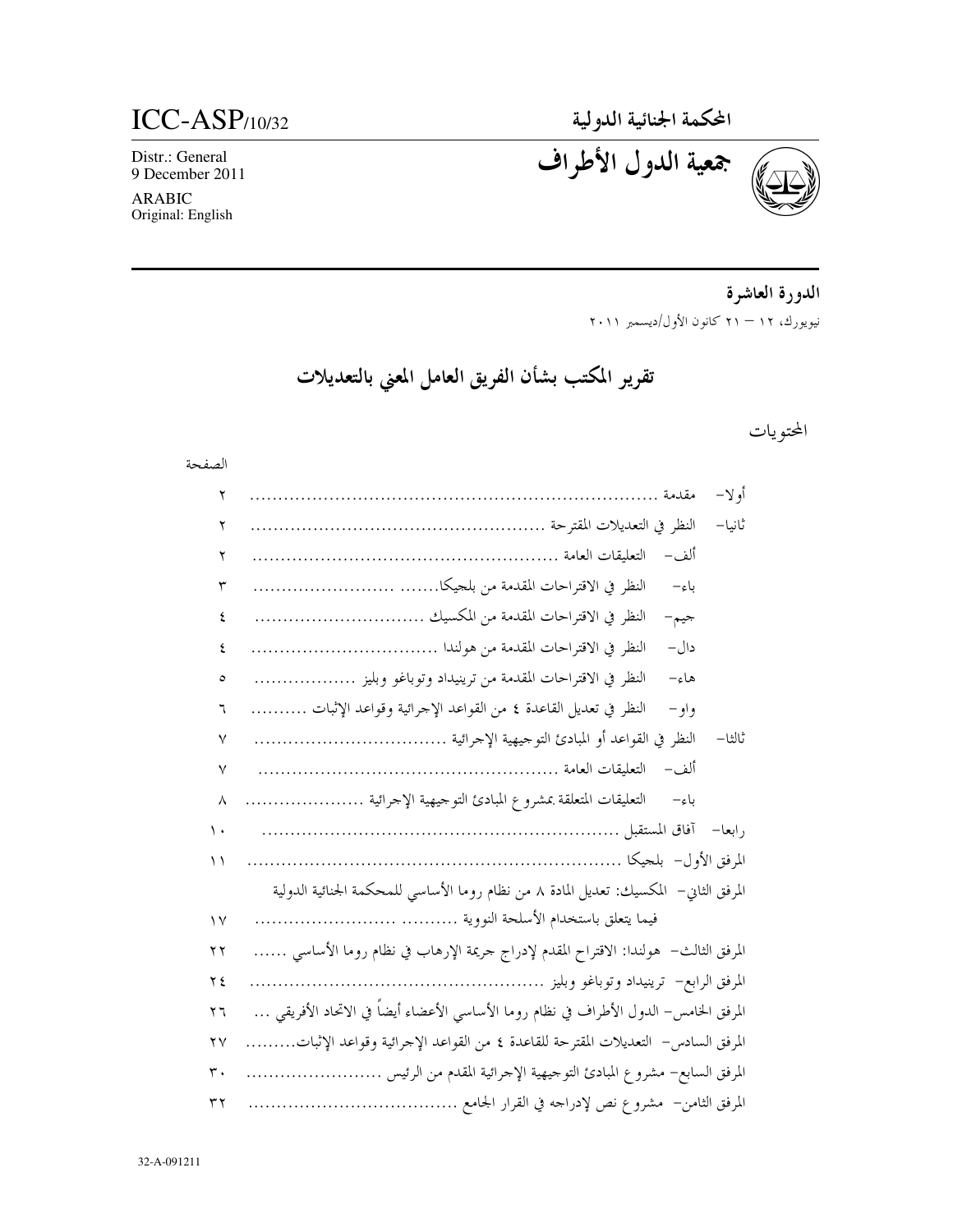## أولا- مقدمة

١– أنشأت جمعية الدول الأطراف ("الجمعية") الفريق العامل المعنى بالتعديلات ("الفريق العامل") في دورقما الثامنة بموجب القرار ICC-ASP/8/Res.6 "للنظر […] في أية تعديلات مقترحة لنظام روما الأساسي وفقاً للفقرة ١ من المادة ١٢١، وكذلك في أية تعديلات محتملة أخرى لنظام روما الأساسي والقواعد الإحرائية وقواعد الإثبات، بغية تحديد التعديلات الواحب اعتمادها وفقاً لنظام روما الأساسي والنظام الداخلي لجمعية الدول الأطراف".

٢ – وفي الدورة التاسعة، طلبت الجمعية إلى المكتب، في قرارها ICC-ASP/9/Res.3، أن "يعد تقريراً ، بشأن القواعد الإجرائية أو المبادئ التوجيهية للفريق العامل المعنى بالتعديلات لكي تنظر فيه الجمعية في دورهّا العاشرة". وطلبت أيضاً، في ضوء ما حاء في المرفق الثاني لتقريرها عن أعمال دورهّا التاسعة ICC-ASP/9/20، أن يجري الفريق العامل مشاورات غير رسمية في نيويورك وأن تكون الغاية من هذه المشاورات هي "تحقيق المزيد من الوضوح للآراء الموضوعية المتعلقة بالتعديلات المقترحة والإجراءات الواحبة الإتباع في معالجة هذه التعديلات".

وبناء على ذلك، احتمع الفريق العامل في فترة ما بين الدورتين، وأحرى مشاورات غير رسمية  $-\tau$ في ١٩ أيار/مايو، و٢٨ أيلول/سبتمبر، و٢ كانون الأول/ديسمبر ٢٠١١ بالاستناد إلى ثلاث ورقات من إعداد رئيس الفريق العامل، سعادة السفير بول سيغر (سويسرا): مذكرة للمناقشة، بتاريخ ١ أيار/مايو؛ ومشروع المبادئ التوحيهية الإحرائية، بتاريخ ١٢ أيلول/سبتمبر؛ ومقتطفات من تقرير المكتب عن الفريق الدراسي المعنى بالحوكمة، بتاريخ ٢٣ تشرين الثاني/نوفمبر ٢٠١١.

- ثانيا– النظر في التعديلات المقترحة
	- ألف— التعليقات العامة

٤– تلقى الفريق العامل تعليقات عامة وشاملة بشأن التعديلات المقترحة المعروضة عليه وقام بمناقشتها. وتساءلت بعض الوفود عن الأساس القانوين لتجريم السلوك المشار إليه في التعديلات المقترحة وعما إذا كان سيترتب على انتهاك هذه القواعد العقاب على الصعيد العالمي. وسيؤثر ذلك بوجه عام على نظام روما الأساسي: فهل يعطي نظام روما الأساسي الاختصاص للمحكمة على الجرائم الدولية القائمة فقط أم أنه يجرم سلوكاً معيناً؟ وفي هذا الصدد، أشير إلى أن بعض التعديلات المقترحة تتعلق بسلوك لا يعاقب عليه القانون الدولي العرفي. بيد أن وفوداً أخرى رأت أن القواعد الأولية لا تكون مصحوبة في كثير من الأحيان بقواعد ثانوية، وسبق الإعراب في مؤتمر روما في عام ١٩٩٨ عن شكوك حول ما إذا كانت بعض جرائم الحرب محظورة فعلا بموجب القانون الدولي العرفي. وفي هذا الصدد، أعربت بعض الوفود عن شكها في وجوب الاعتماد على المبدأ القائل بأنه لا ينبغي النظر في الجرائم الجديدة إلا إذا كانت معاقب عليها فعلا بموحب القانون الدولي العرفي. ٥– وفيما يتعلق بمسألة التوقيت، أشير إلى أن نظام روما الأساسي الذي وضع في عام ١٩٩٨

يسعى إلى الحصول على تأييد عالمي. وقد تؤثَّر المحاولات المبذولة لتوسيع نطاق اختصاص المحكمة على عالمية هذا النظام. ومن ناحية أخرى، ليس من الحكمة أن ينشب الخلاف بين الدول الأطراف في وقت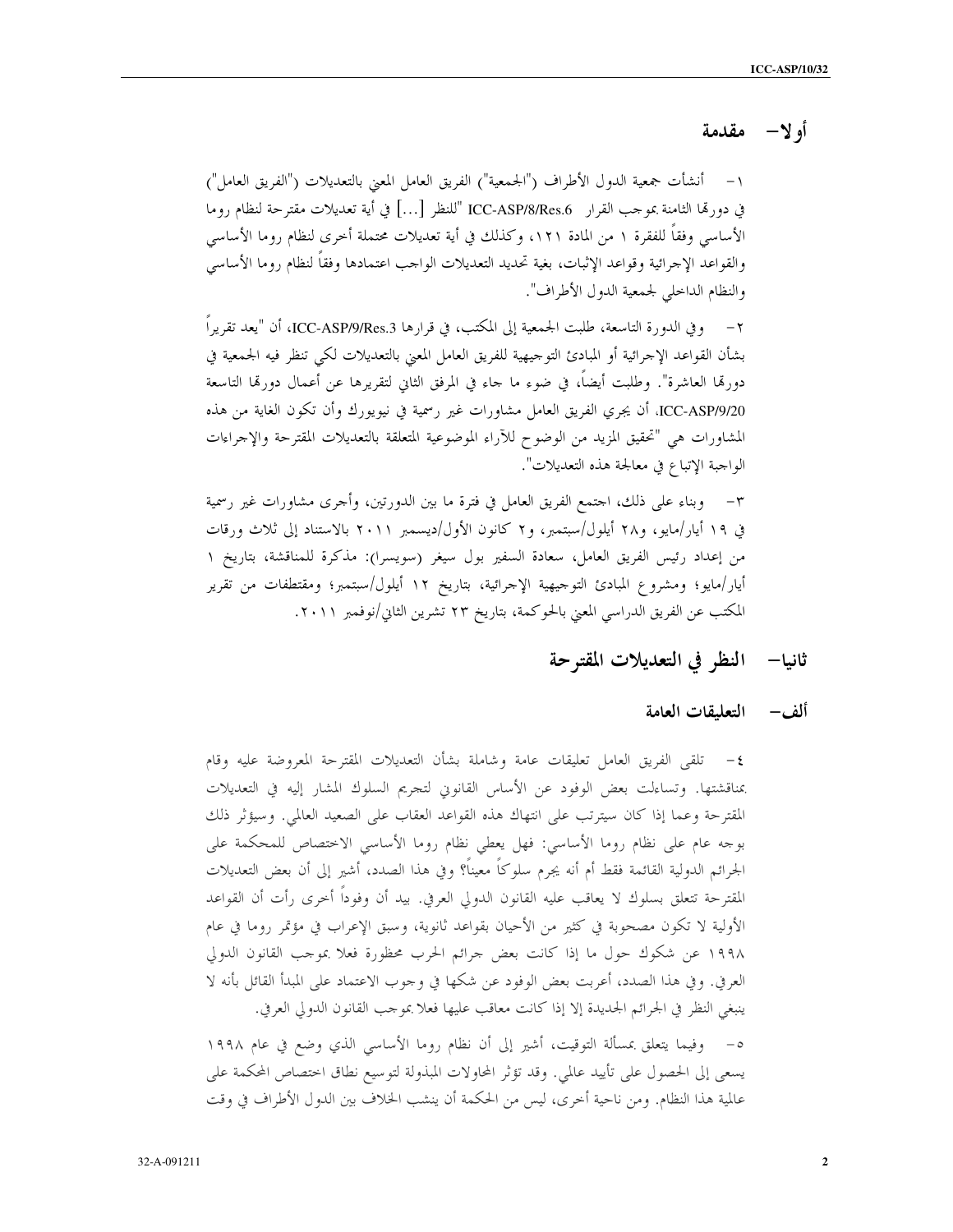تتعامل فيه المحكمة مع عدد من القضايا الحساسة من الناحية السياسية. وإذا وضعت في الاعتبار الموارد الكبيرة التي خصصتها الجمعية للنظر في حريمة العدوان، فإنه ينبغي الالتزام بالحذر قبل الإقدام على مناقشة تعديلات مقترحة جديدة.

٦− وقُدم أيضاً اقتراح مفاده أنه ينبغي انتظار الانتهاء من دورة قضائية كاملة لكي تحيط الجمعية علماً بوجه أفضل بممارسة المحكمة قبل النظر في تعديلات حديدة. ولوحظ أيضاً أنه يلزم، حتى مع الأحكام القائمة لنظام روما الأساسي، بذل جهود إضافية للحصول على الدعم اللازم للمحكمة والتعاون معها، حيث واجهت بعض الدول الأطراف صعوبات في هذا الصدد؛ ويثير ذلك بعض الشكوك حول ما إذا كان التوقيت مناسبا لمناقشة تعديلات جديدة. ورأى آخرون أن انتظار الانتهاء من دورة قضائية كاملة ليس ضروريا وأن المهم هو أن يؤخذ التقدم في مجال القانون الدولى في الاعتبار. ٧– وكان المعياران المقترحان لمواصلة النظر في التعديلات المقترحة أن يتعلق التعديل بجريمة تثير الاهتمام الدولي، وأن يحظى التعديل بتوافق الآراء. وقد أثيرت أهمية عدم الإثقال على كاهل المحكمة أو الإخلال بالتوازن القائم في نظام روما الأساسي لأن المهم هو التركيز أولاً على تنفيذ القواعد القانونية الحالية.

#### النظر في الاقتراحات المقدمة من بلجيكا باء–

٨– قدمت بلجيكا في الفترة المشمولة بالتقرير ثلاثة تعديلات مقترحة. وكان الهدف من التعديل الأول هو توسيع نطاق اختصاص المحكمة ليشمل ثلاث جرائم تدخل في نطاق اختصاصها عند ارتكاها في نزاعات مسلحة دولية ولا تدخل في نطاق اختصاصاها عند ارتكاها في نزاعات مسلحة غير دولية. واعتمد هذا التعديل في كمبالا في عام ٢٠١٠. وشاركت في اقتراح التعديلين الآخرين ١٣ دولة طرف ولكن لم يتم عرضهما على المؤتمر الاستعراضي. ويتعلق الاقتراح الأول بإضافة جرائم حديدة إلى قائمة حرائم الحرب لتشمل استخدام الأسلحة المحددة والمحظورة بموحب اتفاقية حظر الأسلحة الكيميائية، واتفاقية الأسلحة البيولوجية، ومعاهدة حظر الألغام الأرضية. ويتعلق التعديل الثاني بإضافة جرائم جديدة إلى قائمة جرائم الحرب لتشمل الأسلحة المنصوص عليها في الاتفاقية المتعلقة بأسلحة تقليدية معينة، ولاسيما الأسلحة الواردة في بروتوكوليها الأول والرابع. وأُدخلت تحسينات على صياغة الاقتراحين السابقين (المرفق الأول)، فعلى سبيل المثال، استعيض عن كلمة "using" في النص الإنكليزي بكلمة "employing" لكفالة الاتساق مع المصطلحات المستخدمة في النظام الأساسي. وقد يعاد النظر في استبعاد اتفاقية القنابل العنقودية حيث أصبحت هذه الاتفاقية نافذة في الجزء الأخير من عام ٢٠١٠. وستقدم بلجيكا ورقة غير رسمية لمعاملة جرائم الحرب التي ترتكب في التزاعات المسلحة غير الدولية نفس المعاملة التي تعامل بما جرائم الحرب التي ترتكب في التزاعات المسلحة الدولية.

٩ – وأعربت بعض الوفود عن انفتاحها للمقترحات البلجيكية وتأييدها بصفة أولية لها. ورأت وفود أخرى أنه ينبغي التحقق من معاقبة القانون الدولى الحالي على الجرائم المقترحة، وإذا كان الأمر كذلك، التحقق مما إذا كان هذا السلوك يؤدي إلى المسؤولية الجنائية الفردية بموجب القانون الدولي، ومن الوضع الحالي للأسلحة المحظورة المقترحة. وأعربت بعض الدول عن قلقها لما ستؤدي إليه الموافقة على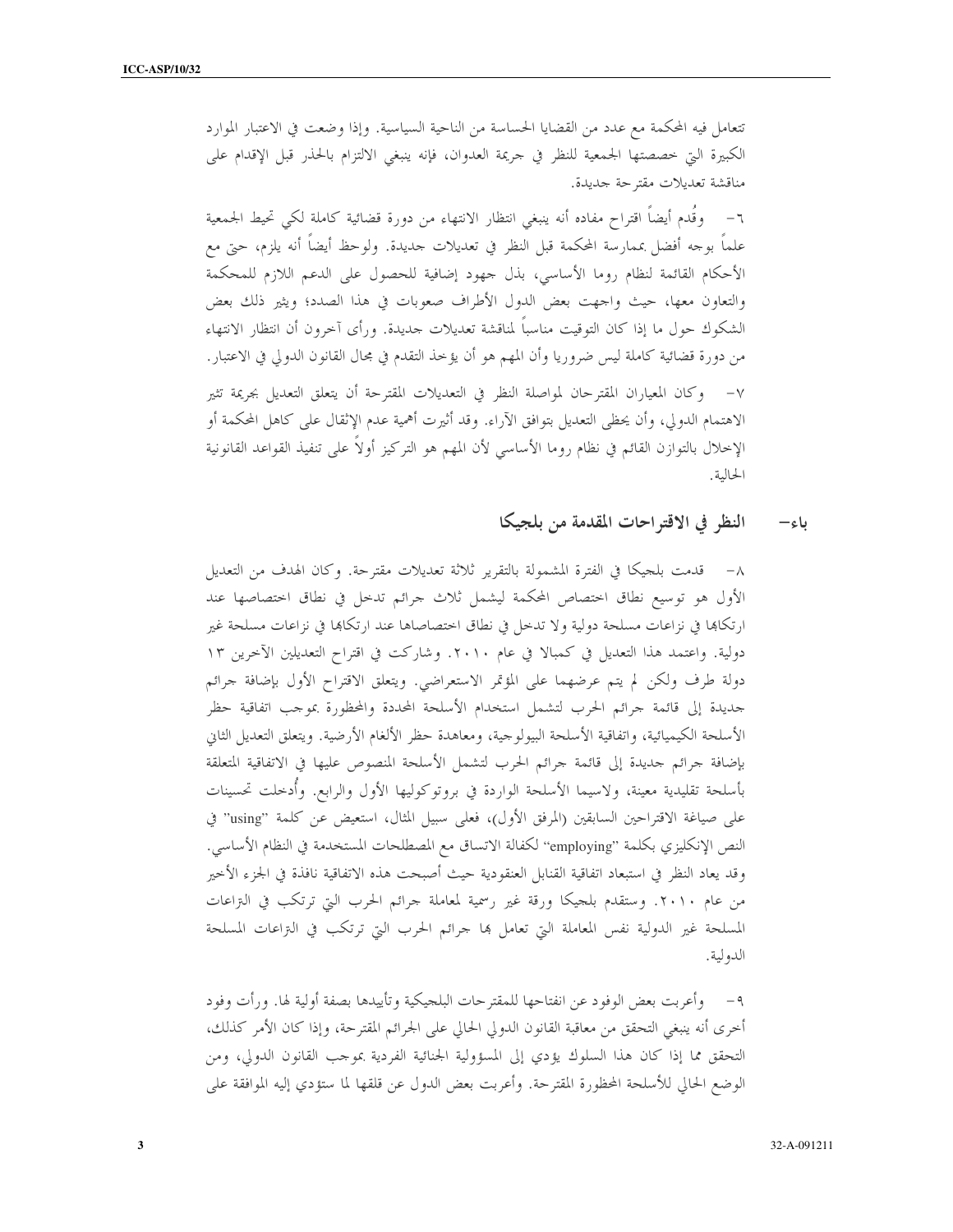هذا الاقتراح من فرض التزامات على الدول بموجب نظام روما الأساسي على الرغم من عدم تصديقها على الاتفاقيات التي تستند إليها الجرائم الجديدة التي تتوخاها بلجيكا.

## جيم— النظر في الاقتراح المقدم من المكسيك

١٠- قدمت المكسيك نسخة منقحة من اقتراحها واستبعدت في هذه النسخة الإشارة إلى التهديد باستخدام الأسلحة النووية (المرفق الثاني) وبالتالي فإن استخدام الأسلحة النووية فقط هو الذي سيكون موضعاً للتجريم. وسيكون التعديل المقترح نافذاً على الدول التي تقبل التعديل فقط. والهدف من التعديل هو سد الفراغ القائم في نظام روما الأساسي.

١١– وأعربت بعض الوفود عن قلقها فيما يتعلق بتأثير التعديل المقترح على عالمية المحكمة، لاسيما فيما يتعلق بالدول التي تأخذ بسياسة الردع النووي. وأشير أيضاً إلى أنه لا يوجد اتفاق نمائي على أن الأسلحة النووية غير مشروعة في ظل جميع الظروف، وإلى أن محكمة العدل الدولية رفضت في فتواها الصادرة بشأن مشروعية التهديد بالأسلحة النووية أو استخدامها الموافقة على مشروعية استخدام الأسلحة النووية في الحالات القصوى للدفاع عن النفس. وأشير في هذا الصدد إلى أنه ينبغي أن يؤخذ المنطق الكامل لهذه الفتوى في الاعتبار .

١٢- وقالت دول أخرى إلها تشك كثيرا في احتمال الموافقة على مشروعية استخدام الأسلحة النووية. وفي هذا الصدد، تساءلت بعض الوفود عما إذا لم يكن استخدام الأسلحة النووية يشكل بالفعل بعض الجرائم الواردة في النظام الأساسي مثل جريمة العدوان وغيرها من الجرائم بالنظر إلى الآثار المفرطة الناتجة عنها. وأثيرت مسألة ما إذا كانت أحكام الفقرة ١ (ج) من المادة ٣١ من نظام روما الأساسي المتعلقة بانتفاء المسؤولية الجنائية على أساس الدفاع عن النفس ستنطبق على هذه الحالة أيضا. ورحبت الدول باستبعاد التهديد باستخدام الأسلحة النووية في الاقتراح المنقح، فضلا عن الإشارة إلى نفاذ التعديل على الدول الأطراف التي ستقبله فقط، ولكنها تساءلت عن القيمة المضافة التي ستتحقق نتيجة لتجريم استخدام الأسلحة النووية.

١٣- وفيما يتعلق باحتمال تغطية استخدام الأسلحة النووية بالأحكام الموجودة حالياً في النظام الأساسي أو غيره من الصكوك الدولية، رأت المكسيك أن هذه الأحكام ليست كافية لتحديد المسؤولية الجنائية الفردية عن مثل هذا السلوك، أن القيمة المضافة لاقتراحها هي تجريم هذا السلوك بشكل واضح، وبالتالي تقديم الأشخاص المسؤولين عنها للمحاكمة. وعممت المكسيك ورقة موقف منقحة، في ٨ تموز/يوليه يوليو ٢٠١١، للرد على المسائل التي أثيرت بمزيد من التفصيل.

#### النظر في الاقتراح المقدم من هولندا دال–

١٤ – قدمت هولندا من جديد اقتراحها المتعلق بجريمة الإرهاب (المرفق الثالث)، وأشارت إلى ألها على الرغم من علمها بالحجج التي أثيرت بشأن عدم وجود تعريف متفق عليه دوليا للإرهاب، فإنها ترى أنه ليس هناك ما يحول دون المضى قدما في النظر في هذا الاقتراح والبدء في التحضير لإدراج حريمة الإرهاب في نظام روما الأساسي. وأضافت أنه يمكن إدراج التعديل المقترح بإضافة فقرة (ه) إلى المادة ٥ للنص على حريمة الإرهاب، كما يمكن إضافة فقرة ٣ تنص على أنه لا يجوز للمحكمة أن تمارس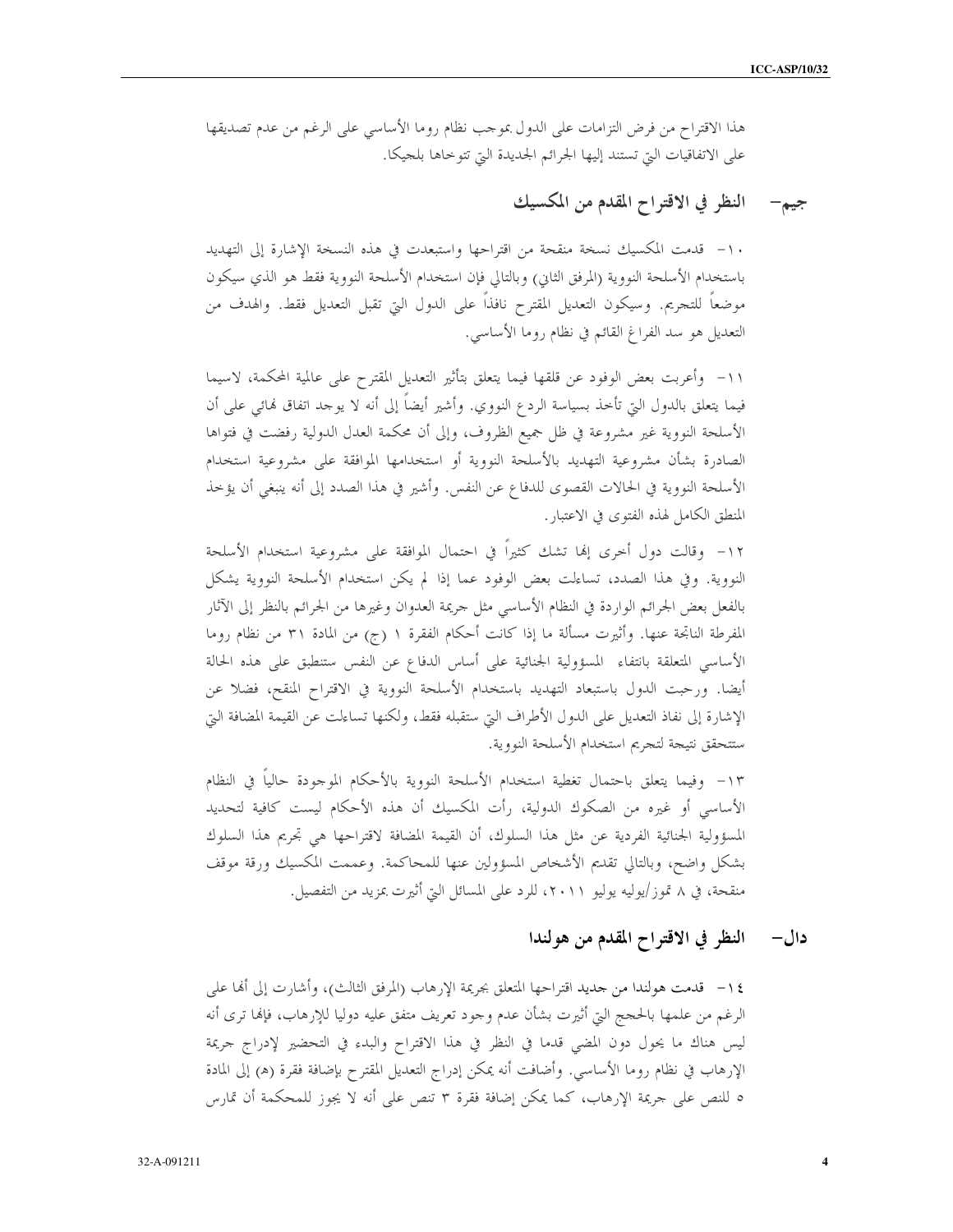الاختصاص فيما يتعلق بمذه الجريمة قبل تعديل آخر يتضمن تعريف هذه الجريمة والأركان التي سيتفق عليها بشألها.

١٥- وأشارت بعض الوفود إلى المفاوضات الجارية في الأمم المتحدة لوضع اتفاقية شاملة بشأن الإرهاب الدولي، وتساءلت عن قيمة إضافة فقرة (ﻫ) حديدة إلى المادة ٥ من النظام الأساسي. ورأت بعض الوفود أيضاً أن استخدام "لهج المكان المحفوظ" ليس بالضرورة أفضل السبل للمضى قدما وأنه خلافا لجريمة العدوان التي أدرجت في الفقرة ٢ من المادة ٥ في مؤتمر روما الدبلوماسي لعام ١٩٩٨ بعد اتفاق الدول على ذلك، لم يكن هناك اتفاق على إدراج الإرهاب في هذا النظام. وعلاوة على ذلك، سيلزم القيام بجولتين من التصديقات قبل تفعيل الأحكام، الأولى لتجريم السلوك بوجه عام، ثم مرة أخرى في مرحلة لاحقة عندما سيتم الاتفاق على تعريف للإرهاب. وفي هذا الصدد، أعربت بعض الوفود عن شكها في الجدوى من إدراج حريمة الإرهاب في نظام روما الأساسي، حتى بعد الاتفاق على تعريف لها في سياق المفاوضات الجارية لوضع اتفاقية شاملة بشأن الإرهاب الدولي.

١٦- وأثيرت أيضا الحاحة إلى تركيز الجهود على تعزيز المحكمة والتأثير المحتمل على عالميتها. وفيما يتعلق بالجملة الأخيرة من الفقرة ٣ من الاقتراح التي تفيد بأن هذا الحكم ينبغي أن يكون متفقاً مع الأحكام ذات الصلة من ميثاق الأمم المتحدة، جرى التساؤل عن الأحكام المقصودة بمذا النص، وعما إذا كانت هذه الإشارة ضرورية حقاً. وأخيراً، وعلى الرغم من الاعتراف بالتهديد الذي يشكله الإرهاب، ذَكر أيضاً أن المحتمع الدولي اتخذ بالفعل إجراءات كثيرة في هذا الصدد. وتساءل البعض عن الجدوى من إقحام المحكمة في هذه الجهود.

١٧- وقالت هولندا إلها تفهم التعليقات التي تسعى إلى تجنب الإخلال بالتوازن الدقيق الذي تم التوصل إليه في نظام روما الأساسي وإنها توافق عليها إلى حد ما ولكن ينبغي النظر إلى النظام الأساسي من منظور كلَّى. وقد أدرج الإرهاب في القرار هاء من الوثيقة الختامية لمؤتمر روما في عام ١٩٩٨ من أحل النظر فيه مستقبلًا. وفيما يتعلق بـ "نهج المكان المحفوظ"، فإنها ستولى الاهتمام اللازم للنقاط التي أثير ت .

> النظر في الاقتراح المقدم من ترينيداد وتوباغو وبليز هاءِ—

١٨– أشارت ترينيداد وتوباغو إلى الاقتراح المقدم في عام ١٩٩٨ بشأن الاتجار بالمخدرات (المرفق الرابع) ولاحظت أن الجهة صاحبة هذه المبادرة، على الرغم من تقديم هذا الاقتراح باسم ترينيداد وتوباغو وبليز، هي الجماعة الكاريبية. وأشارت ترينيداد وتوباغو أيضاً إلى أن الوقت قد حان، بعد التوصل إلى حل لمسألة جريمة العدوان في كمبالا، لمناقشة التعديلات الجديدة المطلوبة بحسب أهميتها. فالمسؤولية الجنائية الدولية عن الاتحار بالمخدرات ليست كما ينبغي أن تكون في الوقت الحاضر، ولا يزال العديد من مرتكبي هذه الجريمة مطلقي السراح. ولن يحل التعاون الثنائي وحده على ما يبدو هذه المشكلة. وهذا هو السبب الذي يدعو ترينيداد وتوباغو إلى المطالبة بتعديل نظام روما الأساسي. وتؤكد ترينيداد وتوباغو أن مشكلة الاتحار بالمخدرات حقيقة واقعة بالنسبة لعدد كبير من السكان، وأنه بينما وافقت دول منطقة البحر الكاريبي، بوازع من التضامن واحترام سيادة القانون، على إدراج جريمة الإبادة الجماعية والجرائم ضد الإنسانية في نظام روما الأساسي، فإن الوقت قد حان للمجتمع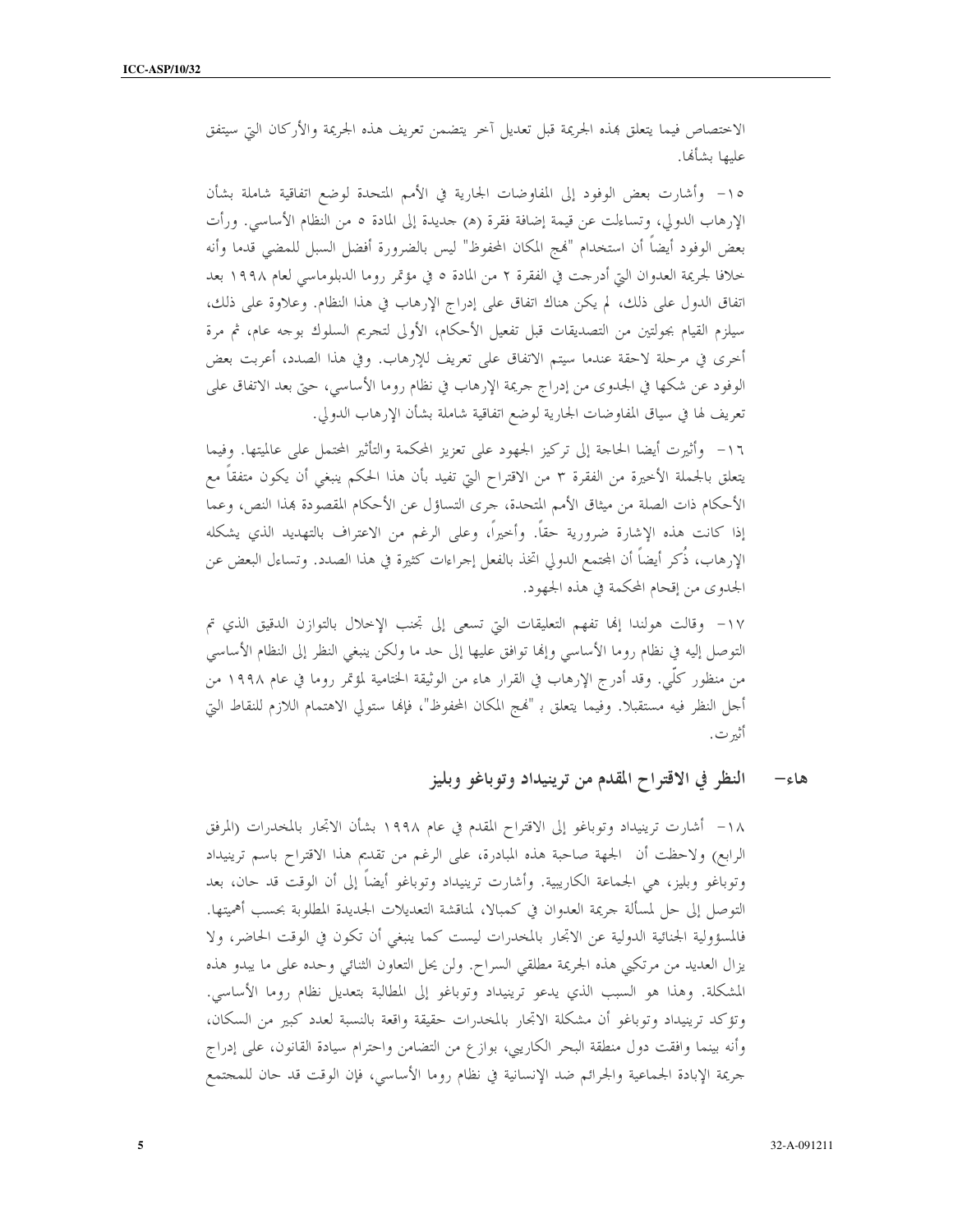6

الدولي لكي ينظر في مشاكل المنطقة، ليس بمدف زيادة أعباء المحكمة أو إثقال كاهلها، ولكن بمدف القضاء على الاتحار بالمخدرات.

١٩- وأكدت وفود كثيرة على الدور الهام الذي قامت به ترينيداد وتوباغو في إنشاء المحكمة. وأشارت بعض الوفود إلى الصلة بين السلام والأمن الدوليين وتمويل بعض الجرائم عن طريق أنشطة الاتحار بالمخدرات. بيد أن وفوداً كثيرة تساءلت، على الرغم من اعترافها بخطورة الاتحار الدولي بالمخدرات، عن الجدوى من إدراج الاتجار بالمخدرات في نظام روما الأساسي، حيث حرت العادة على اعتبار هذا سلوك قضية وطنية.

٢٠– وأعرب أيضا عن رأي مفاده أنه على الرغم من إمكان تأييد هذا الاقتراح، فإن التعريف المقترح في حاجة إلى تدقيق للتمييز بوضوح بين الاتجار الدولي بالمخدرات وجرائم المخدرات المحلية. وفي نفس السياق، أشير إلى الصعوبات القائمة في تحديد السلوك الإحرامي بالدقة المطلوبة لإدراجها في نظام روما الأساسي.

٢١– وأثيرت مسألة العبارة الاستهلالية للفقرة ٢، لاسيما فيما يتعلق بالعتبة المحددة التي ستكون مطلوبة. فما هي العتبة المطلوبة ومن الذي سيحدد هذه العتبة؟ وما الذي يعتبر "تمديدا للسلام والنظام والأمن في المنطقة"؟ وأشير إلى أن النص المقترح في الفقرة (ب) الذي يعاقب على "هجوما على شخص"، لا يفي بالعتبة المطلوبة في نظام روما الأساسي. وقيل إن الاقتراح المقدم للحصول على رأي مكتب الأمم المتحدة المعنى بالمخدرات والجريمة يستحق البحث.

٢٢– وأشير أيضا إلى أن القانون الدولي العرفي لا يجرم الاتحار بالمخدرات، وأنه قد تنشأ بالتالي مسألة التجريم المزدوج ويلزم تعديل أحكام النظام الأساسي ذات الصلة.

٢٣- وتساءل البعض عما إذا كان الاتجار بالمخدرات مشكلة متصلة بتطبيق القانون أم مشكلة متصلة بالقدرة على المحاكمة، وإلى أي مدى يمكن تخفيف هذه المشكلة ببناء القدرات. وأثيرت أيضاً مسألة الصلة بين الفقرة ٢ من الاقتراح والفقرة ٣(أ) من المادة ٢٥ من نظام روما الأساسي. وحرى التساؤل، بالنظر إلى افتقار المحكمة إلى الإمكانيات اللازمة لتنفيذ الأحكام، عن الإسهام الذي يمكن أن تقدمه المحكمة من خلال إضافة الاتحار بالمخدرات إلى الجرائم المنصوص عليها في نظام روما الأساسي. وجرى التساؤل أيضاً عما إذا كان النص المقترح سيشير إلى الاتفاقية الوحيدة للمخدرات لعام ١٩٦١، بصيغتها المعدلة.

٢٤– وذكرت ترينيداد وتوباغو في أحد الاحتماعات ألها ستأخذ التعليقات المقدمة بعين الاعتبار عند إعداد اقتراح منقح لتقديمه للفريق العامل.

> النظر في تعديل المادة ٤ من القواعد الإجرائية وقواعد الإثبات و او —

٢٥– كانت معروضة على الفريق العامل في احتماعه المعقود في ٢ كانون الأول/ديسمبر مقتطفات من تقرير المكتب عن الفريق الدراسي المعنى بالحوكمة (المرفق السابع)، تتضمن اقتراحاً لتعديل المادة ٤ من القواعد الإحرائية وقواعد الإثبات. ووفقا للفقرة ١ من المادة ٥١ من نظام روما الأساسي، يبدأ نفاذ القواعد الإحرائية وقواعد الإثبات فور اعتمادها بأغلبية ثلثى أعضاء جمعية الدول الأطراف. وكما حاء في التقرير، فإن الاقتراح يهدف إلى نقل القرار بشأن تعيين القضاة في الشعب من الجلسة العامة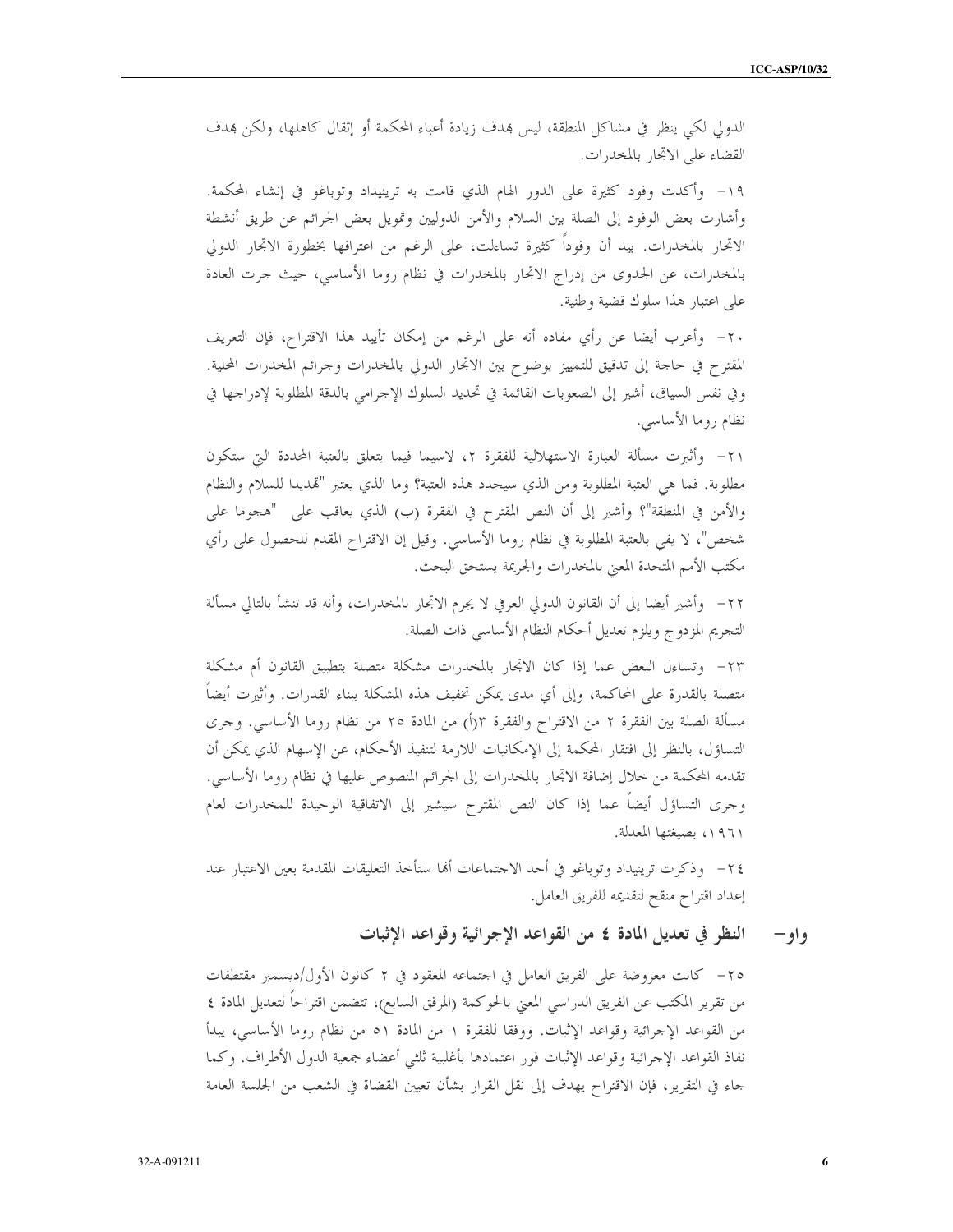للقضاة إلى هيئة الرئاسة. وإذا اعتمدت الجمعية التعديل حلال دورتما العاشرة، فإن الأحكام الجديدة ستكون واجبة التطبيق على تشكيل الشُعب الذي سيتم بعد انتخاب القضاة الستة الجدد. ٢٦- وعلى هذا الأساس، أيد المندوبون بالإجماع تعديل المادة ٤ من القواعد الإجرائية وقواعد الإثبات، ورحبوا بالمكاسب من حيث الكفاءة التي يمكن تحقيقها نتيجة لذلك في أعمال المحكمة. وقرر الفريق العامل توصية الجمعية باعتماد هذا التعديل في دورتما العاشرة.

# ثالثاً— النظر في القواعد أو المبادئ التوجيهية الإجرائية

٢٧– نظر الفريق العامل في مسألة وضع قواعد أو مبادئ توجيهية إجرائية بناء على المذكرة التي أعدها الرئيس في ١ أيار/مايو ٢٠١١ وكذلك، بعد الاحتماع الأول في فترة ما بين الدورتين، بناء على مشروع المبادئ التوجيهية الإحرائية الذي أعده الرئيس أيضاً في ١٢ أيلول/سبتمبر ٢٠١١ (انظر المرفق السابع).

### ألف— التعليقات العامة

٢٨ – في المناقشات التي جرت بناء على المذكرة التيّ أعدها الرئيس في ١ أيار/مايو ٢٠١١، أيد بعض أعضاء الفريق العامل المبادئ التوجيهية المقترحة ككل. وأُعرب أيضا عن رأي مفاده أن المبادئ التوجيهية لا لزوم لها، في حين أكد آخرون أنه إذا كان لا بد من وجود مبادئ توجيهية، فإلها لا ينبغي أن تحتوي على أحكام مخالفة لنظام روما الأساسى. وأُعرب أيضا عن رأي مفاده أن المبادئ التوجيهية لا ينبغي أن تكون ملزمة، لأن الفريق العامل بأكمله آلية طوعية. واحتفظت بعض الدول بحقها في الاستفادة من الآليات المنصوص عليها في نظام روما الأساسي في حين أعربت دول أخرى عن تفضيلها لوضع قواعد ملزمة. وفي هذه الحالة، سيلزم أن تعتمد الجمعية هذه القواعد أو أن تمنح الفريق العامل الحق في اعتماد قواعده.

٢٩- وأشير إلى أن الفريق العامل محفل غير رسمي، يمكنه النظر في أي تعديل مقترح دون وجود قواعد محددة سلفاً ودون إحالة التعديل المقترح إليه من الجمعية، ويمكنه في حالة الإعراب عن تأييد كاف لهذا الاقتراح أن يحيل التعديل المقترح إلى الجمعية، وبالتالي أن يتجنب عملية طويلة لما يمكن أن يكون تعديلاً هاماً. وأشير إلى أن من الأفضل أن يعرض التعديل المقترح على الفريق العامل قبل عرضه على الوديع. بيد أنه أشير أيضاً إلى أن الدولة وحدها هي التي يجوز لها أن تسحب تعديلها المقترح وأنه لا يجوز للمبادئ التوحيهية بأي حال من الأحوال أن تمنع الدولة من تقديم تعديلها المقترح مباشرة إلى الوديع.

٣٠– وفيما يتعلق بمسألة العتبة الواجبة لإحالة التعديلات المقترحة إلى الجمعية، أعربت بعض الوفود عن رأي مفاده أنه ينبغي أن تحال المقترحات التي من المحتمل أن يتم اعتمادها بتوافق الآراء فقط، مع عتبة عالية لمناقشة هذه التعديلات في الفريق العامل، وعتبة أعلى لإحالتها إلى الجمعية. وأيدت وفود أحرى قاعدة التوافق التام للآراء داحل الفريق العامل حيث يجوز للدول الأطراف دائما أن تقدم مقتر حالها مباشرة إلى الجمعية. وينبغي بعد ذلك أن تعتمد الجمعية هذه التعديلات بتوافق الآراء. بيد أنه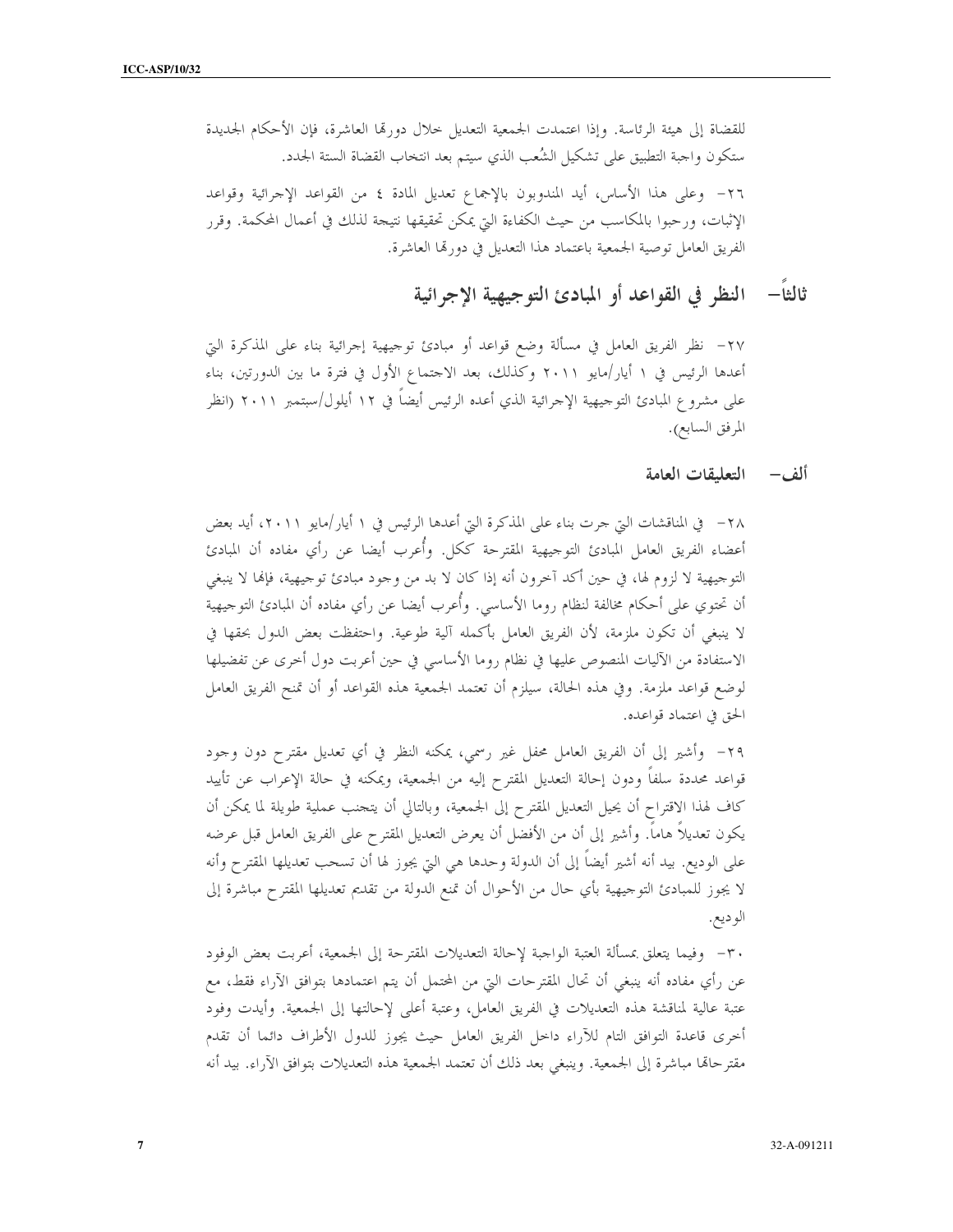أشير أيضاً إلى أن توافق الآراء داخل الفريق العامل ليس بالضرورة شرطاً مسبقاً لإحالة التعديل المقترح إلى الجمعية، وقد يؤدي هذا الشرط إلى تشجيع الدول على تقديم مقترحالها مباشرة إلى الجمعية. ٣١– وأُعرب أيضا عن رأي مفاده أنه ينبغي اعتماد التعديلات المقترحة، لاسيما تلك المتصلة بقائمة الجرائم، في الدورات "التأسيسية" الخاصة للجمعية، مثل المؤتمر الاستعراضي. وسيسمح هذا النهج التقييدي للجمعية بالعمل على ترسيخ الولاية الحالية للمحكمة والتعديلات المعتمدة في كمبالا. وعلاوة على ذلك، إذا أحذت الاقتصادات التي يمكن تحقيقها باستثمار الوقت والموارد في المقترحات التي يحتمل حصولها على توافق الآراء في الاعتبار، فإن الدورات العادية للجمعية لن تكون مثقلة بالتعديلات المقترحة، وسيسمح ذلك بالتركيز على مسائل أكثر إلحاحا، مثل التعاون.

٣٢– وفيما يتعلق بترتيب مناقشة التعديلات المقترحة، رأى البعض أنه ينبغي أن يؤخذ مستوى الدعم في الاعتبار. وفي هذا الصدد، أيدت بعض الوفود وجود بعض المعايير الموضوعية، مثل عدد أدنى من الدول الراعية من كل مجموعة من المجموعات الإقليمية. ومن العوامل الأخرى التي يمكن أن تؤخذ في الاعتبار موعد التقديم، ونوع التعديل المقترح، وتكرار مطالبة الدولة صاحبة الاقتراح بالنظر في اقتراحها. وأشير إلى أن قياس مستوى الدعم المطلوب للاقتراح يتطلب وقتاً من الزمن وأنه يلزم لذلك أن يكون النهج المتبع متسماً بالمرونة.

#### التعليقات المتعلقة بمشروع المبادئ التوجيهية ىاء—

٣٣– أشار الرئيس، في معرض تقديمه لمشروع المبادئ التوجيهية الإحرائية في ١٢ أيلول/سبتمبر ٢٠١١، إلى أنه سيكون من المفيد لفهم المشروع أن يتم تقسيمه إلى حزأين. ويصف الجزء الأول، الذي يتضمن الفقرات ١ إلى ٣، ولاية الفريق العامل ويبين موقعه في نظام روما الأساسي والنظام الداخلي لجمعية الدول الأطراف. ويؤكد هذا القسم أن الفريق العامل هيئة فرعية تابعة للجمعية، وأن كل ما يفعله يعتبر مكملاً للأحكام الواردة في نظام روما الأساسي، ولاسيما للمواد ٥١ و ١٢١ و  $.177$ 

٣٤- ويسعى الجزء الثاني من مشروع المبادئ التوجيهية، الذي يتضمن الفقرات ٤ إلى ١٠، إلى توضيح الأعمال الأساسية التي يقوم هما الفريق العامل، أي كيفية تناوله للتعديلات المقترحة. ويبين المشروع أن المهمة الأساسية للفريق العامل هي المناقشة الأولية، قبل اتخاذ قرار رسمي من الجمعية بشأن "تناول" التعديل المقترح بالمعنى المقصود في الفقرة ٢ من المادة ١٢١ من نظام روما الأساسي. والغرض من الفريق العامل هو تقديم المشورة للجمعية بشأن التعديلات التي من المحتمل أن تحظى على تأييد كاف لاعتمادها في نماية المطاف. ولذلك، يشجع المشروع الدول على إحاطة الفريق العامل علماً في وقت مبكر لبدء المناقشة الأولية المذكورة. ويتناول المشروع بعد ذلك مسألتين محوريتين في الفقرتين ٦ و٩. وتتعلق المسألة الأولى بكيفية اضطلاع الفريق العامل بالمناقشة الأولية لعدد كبير من التعديلات المقترحة المعروضة عليه في وقت واحد، وفاء لولايته التي تقتضي منه مناقشة جميع التعديلات المقترحة المعروضة عليه، وكيفية تحديد الأولوية بين التعديلات المقترحة إذا دعت الحاحة إلى ذلك. والمسألة الثانية تتعلق بالمعيار الواحب التطبيق، إن وحد، لإحالة التعديل المقترح إلى الجمعية. ويقدم مشروع المبادئ التوجيهية الإجرائية حلولا بديلة لكلتا المسألتين.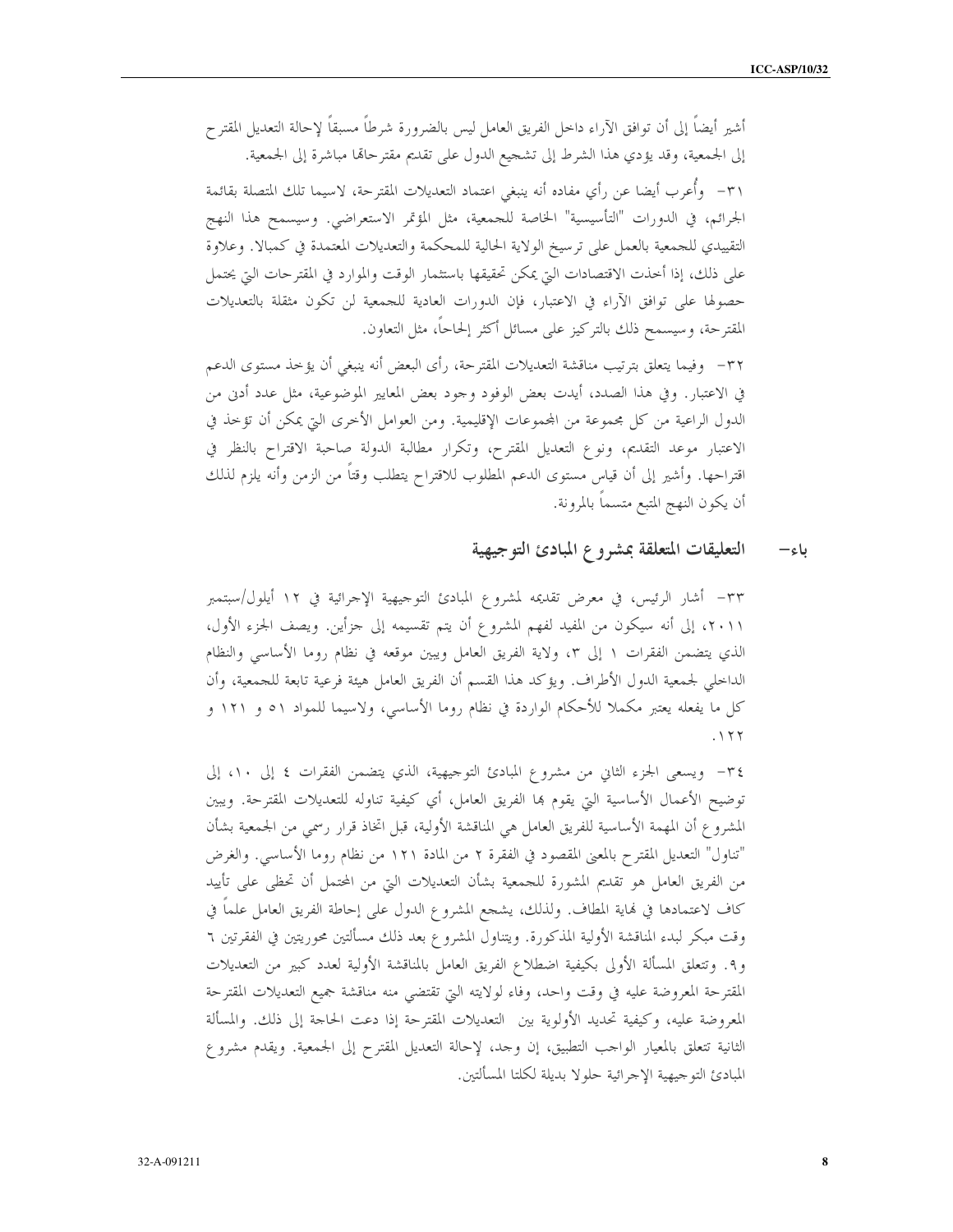٣٥– ومن الناحية العامة، بالنظر إلى الطبيعة غير الملزمة للمبادئ التوجيهية، رأت بعض الوفود أنه ينبغي أن تحذف منها أي عبارة توحي بألها ملزمة مثل "يجب" أو "يتعين" والاستعاضة عنها بعبارات مثل "يجوز" أو "ينبغي" في المشروع بأكمله.

٣٦- وفيما يتعلق بالجزء الأول من المشروع، قدم اقتراح مفاده أنه ينبغي أن توجد حدود للمقترحات المقدمة من الدول أو الدول الأطراف كما ينبغي الإشارة بوجه عام إلى القواعد الموجودة مسبقاً التي تنطبق على أعمال الفريق العامل. وفيما يتعلق بالفقرة ٣، أثير التساؤل عما إذا كانت هذه الفقرة ضرورية. ورأى البعض أنه ينبغي التأكيد، في حالة كوها كذلك، على أن لا شيء في المبادئ التوجيهية يؤثِّر على نظام روما الأساسي.

٣٧– وفيما يتعلق بالجزء الثاني من المشروع، وبخاصة الفقرة ٦، افْتُرح أن يتم ببساطة النظر في المقترحات بالترتيب الذي ترد به، وأنه لا حاجة نتيجة لذلك إلى إعطاء أولويات لها. واقتُرح أيضاً أن يكون الهدف هو التركيز على المقترحات التي تتمتع بقدر كبير من الدعم، على الرغم من صعوبة معرفة ذلك بوجه ملائم. وأعرب كذلك عن رأي مفاده أن الفقرة ٦ لا تتناول مسألة كيفية مناقشة الاقتراح حالما يقرر الفريق العامل الشروع في مناقشته، ورأى آخرون أنه بالنظر إلى وجوب مناقشة جميع المقترحات، فإن المسألة تتعلق فقط بموعد تقديم الاقتراح إلى الجمعية. وتساءل البعض عما إذا كان المقصود من الفقرة ٦ أن تكون أداة لتحديد موعد تقديم المقترحات إلى الجمعية أو أداة لتحديد ما إذا كان ينبغي مناقشة المقترحات. وفي هذا الصدد، أعرب عن رأي مفاده أن جميع المقترحات، بغض النظر عن مستوى الدعم الذي تحصل عليه، ينبغي مناقشتها. ولوحظ أن العناصر المقترحة لتحديد الأولويات غامضة إلى حد ما، وأنه ينبغي تحديد العناصر التي تنطبق على كل حالة على حدة، ويصعب وضع أولويات لها.

٣٨ - وفيما يتعلق بالبدائل المطروحة في الفقرة ٢، أعرب البعض عن رأي مفاده أن جميع البدائل في هذه الفقرة تتعارض مع المادة ١٢١ من النظام الأساسي. وأُعرب عن تأييد للبديل ١، واقترح البعض إدماجه في البديل ٣، وسيشير هذا البديل عندئذ إلى "المقترحات التي تحظى بقدر واسع من التأييد والتي من المحتمل أن تحظى بتوافق الآراء". ولاحظ آخرون أن من الممكن حذف كلمة "أولية" لأن مناقشة المقترحات في الفريق العامل قد تستغرق سنوات عديدة. وأعرب آخرون عن تأييدهم للبديل ٣. كذلك، وفيما يتعلَّق بالبديل ٣، اقترح البعض الاستعاضة عن عبارة "احتمال التوصل إلى توافق للآراء" بعبارة "تأييد أوّلي وواسع النطاق بين الدول الأطراف". واستند هذا الرأي إلى التجربة مع جريمة العدوان التي كان كثيرون يعتقدون ألها لن يتم اعتمادها في المؤتمر الاستعراضي. وقدمت أيضا اقتراحات بشأن تحديد الأولية بين التعديلات على أساس مدى اعتبار الجريمة الجديدة "من أحطر الجرائم بموجب القانون الدولي" ومدى رسوحها بين الأفعال المحظورة في القانون الدولي. وأعرب آخرون عن تأييدهم للبديل ٢. ورأى آخرون أن الفقرة ٦ ليست ضرورية، وأن تحديد الأولويات يخضع لاعتبارات سياسية للغاية.

٣٩– وفيما يتعلق بالفقرة ٩، لاحظ البعض أنه ينبغي التأكيد على الرغبة في التوصل إلى توافق للآراء. ورأى آخرون أن من الأفضل أن يترك المحال للفريق العامل لإحالة المقترحات إلى الجمعية حتى في حالة عدم التوصل إلى توافق للآراء، وفقا للأحكام المتعلقة بالهيئات الفرعية المنصوص عليها في النظام الداخلي لجمعية الدول الأطراف والمشار إليها في الفقرة ٢ من المشروع. ولوحظ في هذا الصدد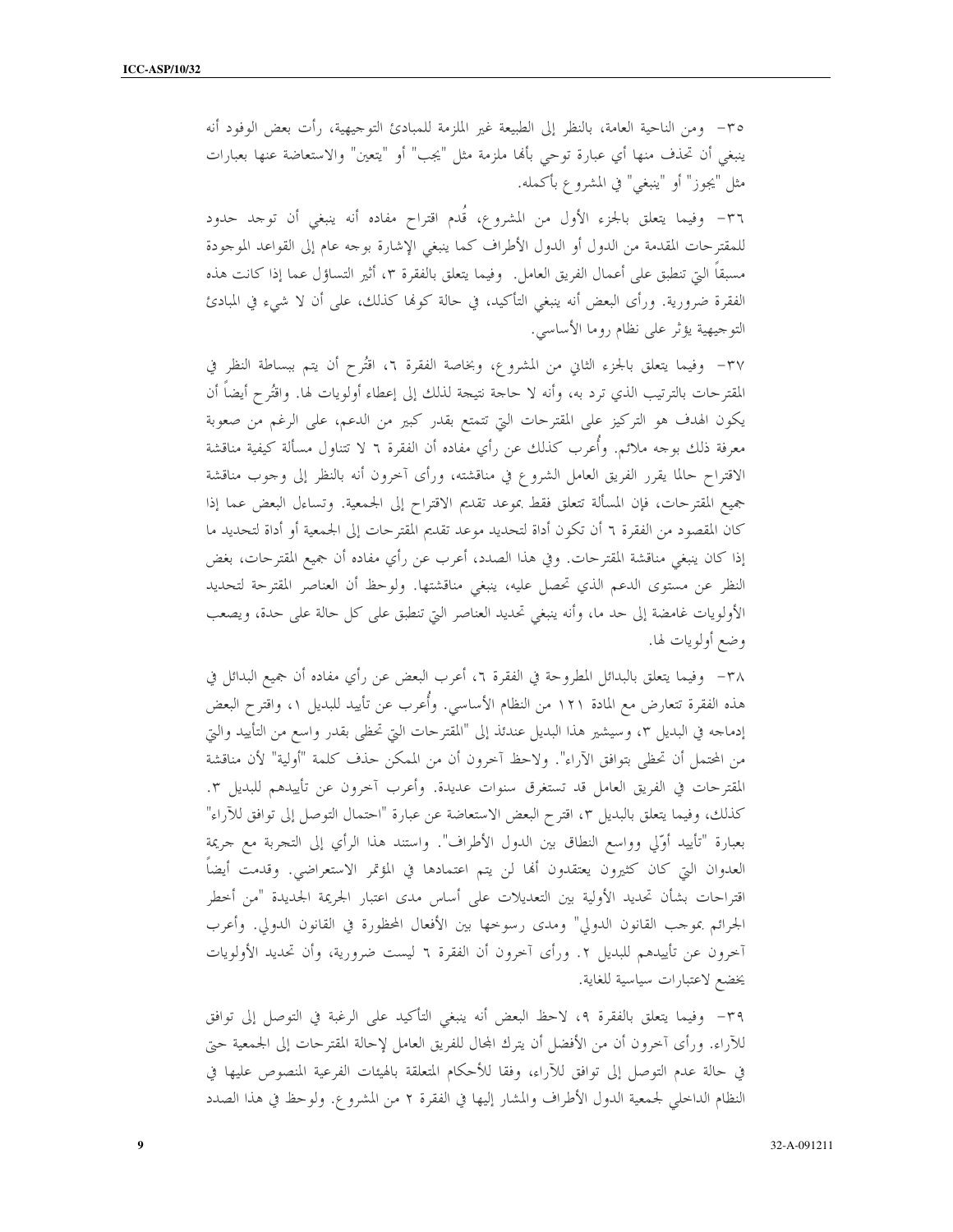أنه ينبغي الإشارة في حالة الخروج على الأحكام الواردة في النظام الداخلي إلى الأسباب الداعية إلى ذلك بوضوح. واقُترح أيضاً تعديل الصياغة لبيان أن التصويت ينبغي أن يكون بأغلبية الثلثين وفقاً للمادة ٦٣ من النظام الداخلي. وأُعرب في هذا الصدد عن رأي مفاده أن النص على أغلبية الثلثين يقتضى أن تكون المبادئ التوجيهية ملزمة لعدم تعرض هذه الأغلبية للطعن. ورأى آخرون أن من الأفضل إلغاء الجملة الأخيرة من الفقرة ٩ لعدم جواز إضافة متطلبات جديدة حلاف المتطلبات المنصوص عليها في نظام روما الأساسي.

### رابعا– آفاق المستقبل

· ٤ – خلص الفريق العامل على أن يقوم الرئيس بإعادة صياغة مشروع المبادئ التوجيهية الإجرائية على أساس التعليقات التي أدلت بما الوفود في الفترة بين الدورتين. ٤١ – واختتم الفريق العامل أعماله في فترة ما بين الدورتين وقدم التوصيات التالية إلى الجمعية: (أ) اعتماد مشروع تعديل المادة ٤ من القواعد الإجرائية وقواعد الإثبات في دورتما العاشرة (المرفق السابع)؛

(ب) إدراج الفقرة أدناه في القرار الجامع (المرفق الثامن).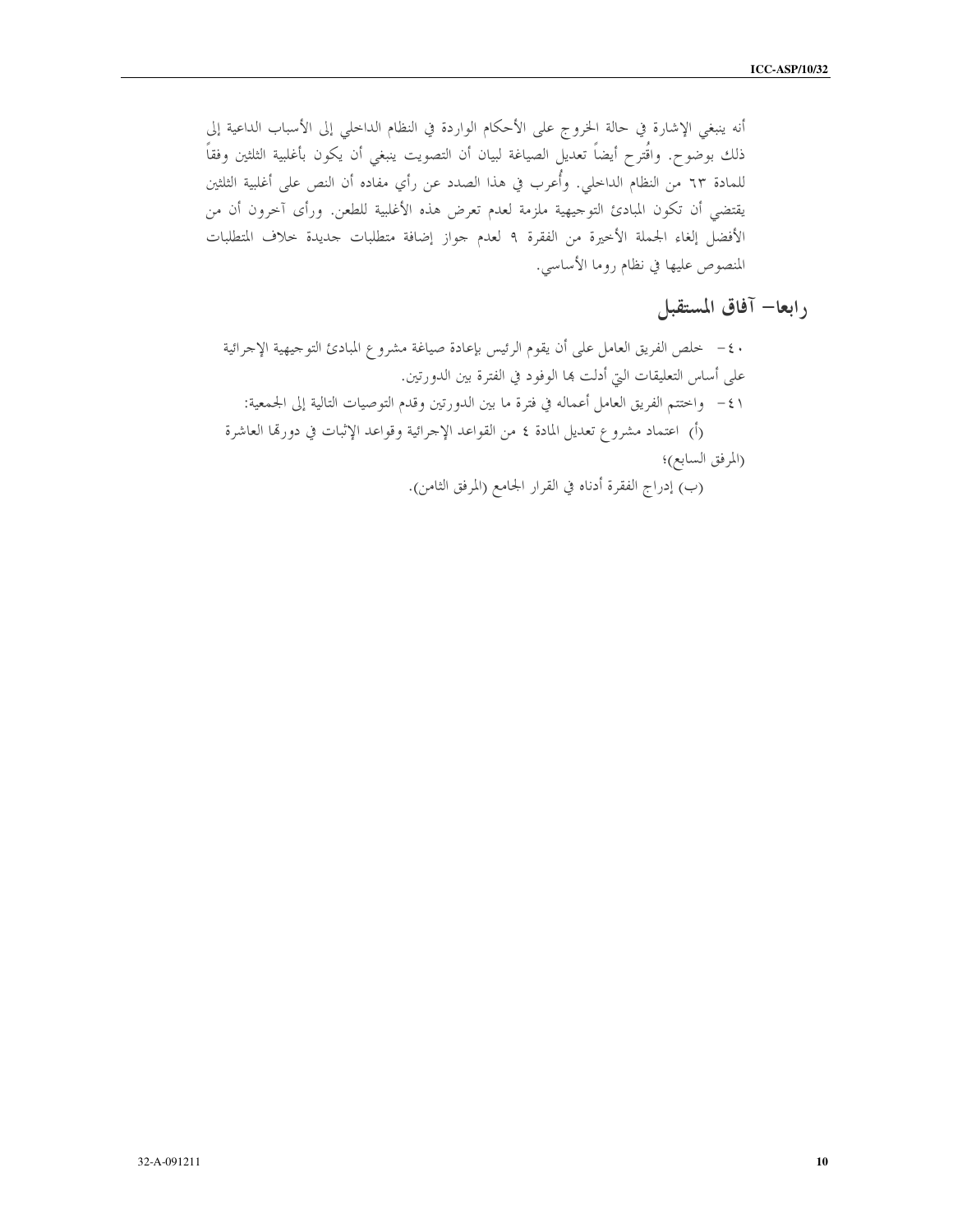المرفق الأول

ىلجىكا

ألف– التعديلان ۲ و ۳

التعديل ١

[أغفل حيث تم اعتماده بالقرار RC/Res.5 في المؤتمر الاستعراضي]

التعديل ٢

مقترح من الأرجنتين، وآيرلندا، وبلجيكا، وبوروندي، وبوليفيا، ورومانيا، وساموا، وسلوفينيا، وقبرص، وكمبوديا، ولاتفيا، ولكسمبرغ، والمكسيك، وموريشيوس يضاف إلى الفقرة ٢ (ب) من المادة ٨ ما يلي:  $-1$ 

"٬۲۷٬ استخدام العوامل، والتكسينات، والأسلحة، والمعدات ووسائل الإيصال على النحو المعرف في اتفاقية حظر استحداث وإنتاج وتكديس الأسلحة البكتريولوجية (البيولوجية) والتكسينية، وتدمير تلك الأسلحة، وبما يتنافى مع أحكام الاتفاقية، لندن وموسكو وواشنطن، ١٠ نيسان/أبريل  $(')$   $9V$ 

٬۲۸٬ استخدام الأسلحة الكيميائية أو المشاركة في أي أعمال تحضيرية عسكرية لاستخدام الأسلحة الكيميائية على النحو المعرف في اتفاقية حظر استحداث وإنتاج وتكديس واستخدام الأسلحة الكيميائية وتدمير تلك الأسلحة، وبما يتنافى مع أحكام الاتفاقية، باريس، ١٣ كانون  $\langle\langle\rangle\rangle$ الثانی/بنایه ۱۹۹۳

'۲۹ ' استخدام الألغام المضادة للأفراد على النحو المعرف في اتفاقية حظر استعمال وتكديس وإنتاج ونقل الألغام المضادة للأفراد وتدمير تلك الألغام، وبما يتنافى مع أحكام الاتفاقية، أوتاوا، ١٨  $\langle \hat{r} \rangle$ أيلول/سبتمبر ١٩٩٧

٢- يضاف إلى الفقرة ٢ (هـ) من المادة ٨ ما يلي:

"١٣ استخدام العوامل، والتُكسينات، والأسلحة، والمعدات ووسائل الإيصال على النحو المعرف في اتفاقية حظر استحداث وإنتاج وتكديس الأسلحة البكتريولوجية (البيولوجية) والتُكسينية، وتدمير تلك الأسلحة، وبما يتنافى مع أحكام الاتفاقية، لندن وموسكو وواشنطن، ١٠ نيسان/أبريل  $419Y$ 

- <sup>(۱)</sup> ١٦٥ دولة طرف (٢٥ تشرين الثاني/نوفمبر ٢٠١١).
- <sup>(٢)</sup> ١٨٨ دولة طرف (٢٥ تشرين الثاني/نوفمبر ٢٠١١).
- (٢) ١٥٧ دولة طرف (٢٥ تشرين الثاني/نوفمبر ٢٠١١).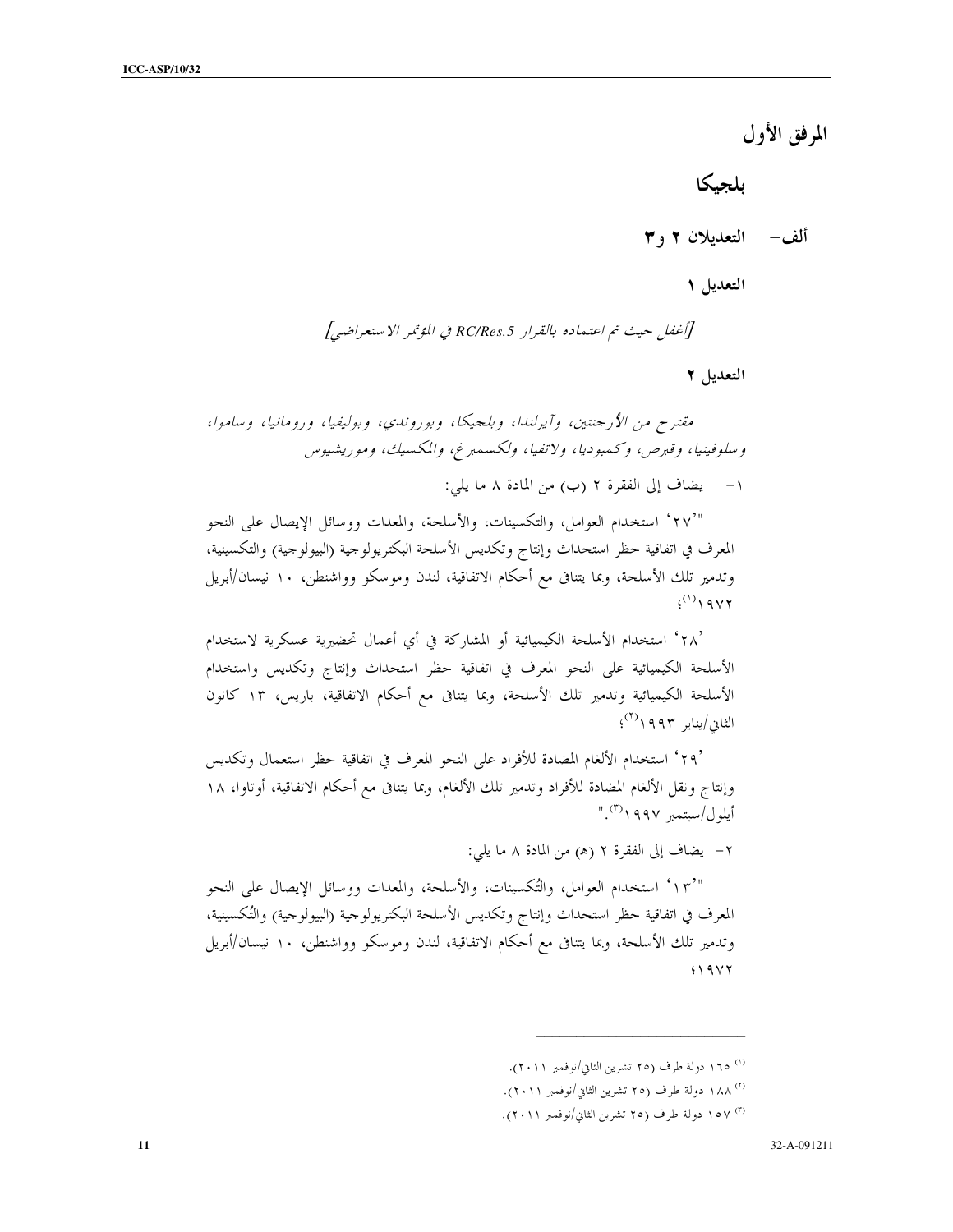'١٤° استخدام الأسلحة الكيميائية أو المشاركة في أي أعمال تحضيرية عسكرية لاستخدام الأسلحة الكيميائية على النحو المعرف في اتفاقية حظر استحداث وإنتاج وتكديس واستخدام الأسلحة الكيميائية وتدمير تلك الأسلحة، وبما يتنافى مع أحكام الاتفاقية، باريس، ١٣ كانون الثانى/يناير ١٩٩٣؛

'١٥° استخدام الألغام المضادة للأفراد على النحو المعرف في اتفاقية حظر استخدام وتكديس وإنتاج ونقل الألغام المضادة للأفراد وتدمير تلك الألغام، وبما يتنافى مع أحكام الاتفاقية، أوتاوا، ١٨ أيلول/سبتمبر ١٩٩٧."

### التبرير

يشير مشروع التعديل إلى استخدام أسلحة محددة محظورة بموجب معاهدات دولية صدق عليها أو انضم إليها أزيد من أربعة أخماس الدول في العالم؛ وبعضها صُدق عليه عالمياً تقريباً. ويرى عدد كبير للغاية من الدول ألها جميعا من القانون العرفي الدولي.

وتجرم الفقرة الأولى هذا الاستخدام في حالة نزاع مسلح دولي (الفقرة ٢(ب) من المادة ٨ من نظام روما الأساسي). وتوسع الفقرة الثانية نطاق اختصاص المحكمة ليشمل هذه الأسلحة في حالة نشوب نزاع مسلح غير ذي طابع دولي (الفقرة ٢ (هـ) من المادة ٨ من نظام روما الأساسي).

التعديل ٣

١- يضاف إلى الفقرة ٢(ب) من المادة ٨ ما يلي:

"`٣٠' استخدام الأسلحة على النحو المعرف في أي من البروتوكولين التاليين الملحقين باتفاقية حظر أو تقييد استعمال أسلحة تقليدية معينة يمكن اعتبارها مفرطة الضرر أو عشوائية الأثر، وبما يتنافى مع أحكامهما. حنيف، ١٠ تشرين الأول/أكتوبر  $:19A.$ 

البروتوكول المتعلق بالشظايا الحفية (البروتوكول الأول الملحق باتفاقية عام ۱۹۸۰)، حنیف، ۱۰ تشرین الأول/أكتوبر ۱۹۸۰<sup>(٤)</sup>؛

البروتوكول المتعلق بأسلحة الليزر المسببة للعمى (البروتوكول الرابع الملحق باتفاقية عام ١٩٨٠)، فيينا، ١٣ تشرين الأول/أكتوبر ١٩٩٥°."

٢- يضاف إلى الفقرة ٢(هـ) من المادة ٨ ما يلي:

<sup>&</sup>lt;sup>(٤)</sup> ١١٢ دولة طرف (٢٥ تشرين الثاني/نوفمبر ٢٠١١).

<sup>(°)</sup> ١٠٠ دولة طرف (٢٥ تشرين الثاني/نوفمبر ٢٠١١).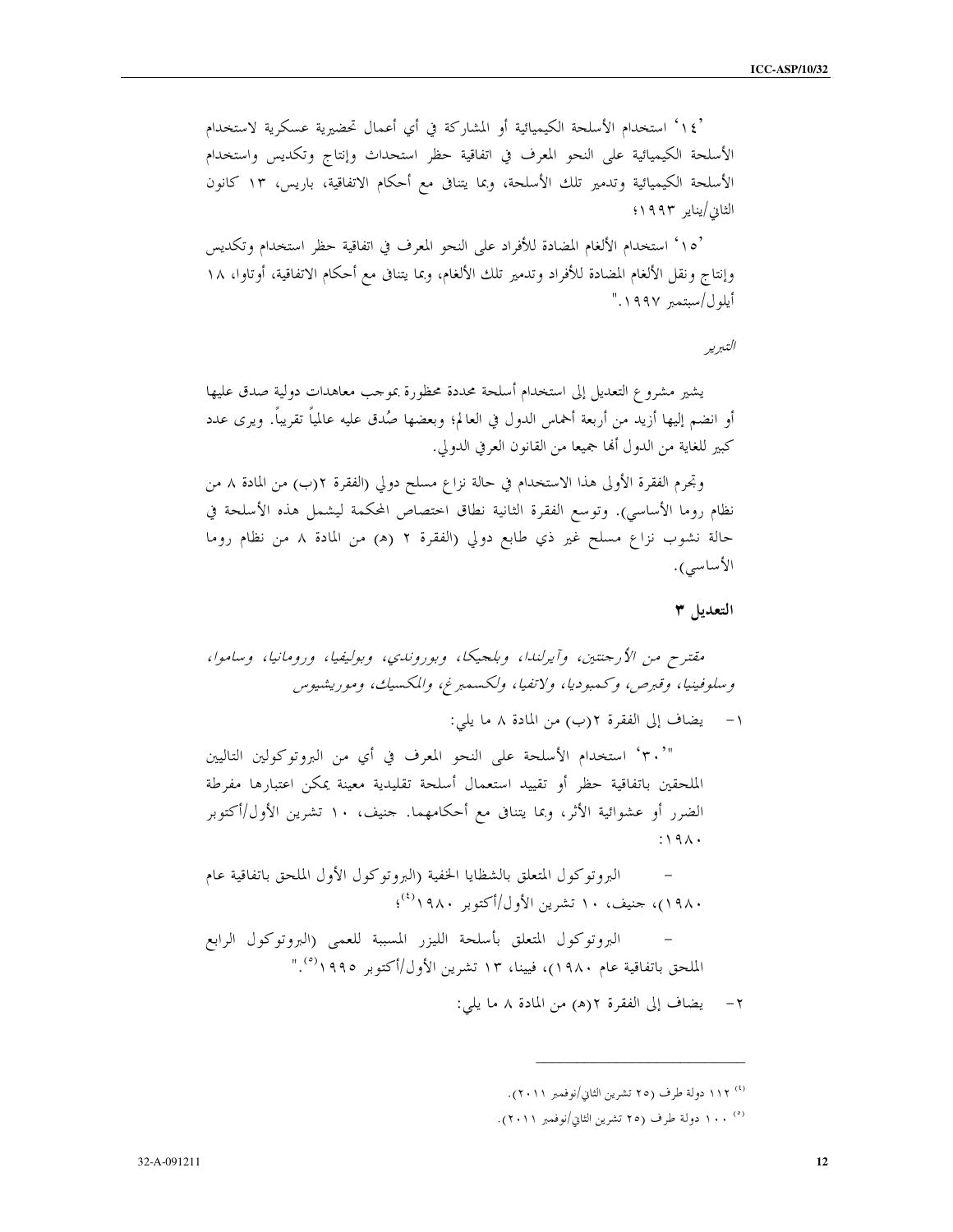"`١٦' استخدام الأسلحة على النحو المعرف في أي من البروتوكولين التاليين الملحقين باتفاقية حظر أو تقييد استعمال أسلحة تقليدية معينة يمكن اعتبارها مفرطة الضرر أو عشوائية الأثر، وبما يتنافى مع أحكامهما. حنيف، ١٠ تشرين الأول/أكتوبر ١٩٨٠: البروتوكول المتعلق بالشظايا الحفية (البروتوكول الأول الملحق باتفاقية عام ۱۹۸۰)، جنيف، ۱۰ تشرين الأول/أكتوبر ۱۹۸۰؛ البروتوكول المتعلق بأسلحة الليزر المسببة للعمى (البروتوكول الرابع الملحق باتفاقية عام ١٩٨٠)، فيينا، ١٣ تشرين الأول/أكتوبر ١٩٩٥."

التبرير

يشير مشروع التعديل إلى استخدام أسلحة محظورة بموجب بروتوكولين دوليين ملحقين باتفاقية عام ١٩٨٠ المصدَّق عليهما أو المنضم إليهما على نطاق واسع. ويرى عدد كبير من الدول ألهما من القانون العرفي الدولي.

وتجرم الفقرة الأولى هذا الاستخدام في حالة نزاع مسلح دولي (الفقرة ٢ (ب) من المادة ٨ من نظام روما الأساسي). وتوسع الفقرة الثانية نطاق اختصاص المحكمة ليشمل هذه الأسلحة في حالة نشوب نزاع مسلح غير ذي طابع دولي (الفقرة ٢(ه) من المادة ٨ من نظام روما الأساسي).

> التعديلان ٢ و٣ المنقحان باء–

> > التعديل ٢

١- يضاف إلى الفقرة ٢ (ب) من المادة ٨ ما يلي:

"٢٧" استخدام العوامل، والتكسينات، والأسلحة، والمعدات ووسائل الإيصال على النحو المعرف في اتفاقية حظر استحداث وإنتاج وتكديس الأسلحة البكتريولوجية (البيولوجية) والتكسينية، وتدمير تلك الأسلحة، <del>وبما يتنافى مع أحكام الاتفاقية،</del> لندن وموسكو وواشنطن، ١٠ نيسان/أبريل ١٩٧٢، لندن وموسكو وواشنطن، ١٠ نيسان/أبريل ١٩٧٢/ (آ)؛

٬۲۸٬ استخدام الأسلحة الكيميائية <del>أو المشاركة في أي أعمال تحضيرية عسكرية</del> <del>لاستخدام الأسلحة الكيميائية ع</del>لى النحو المعرف في اتفاقية حظر استحداث وإنتاج وتكديس واستخدام الأسلحة الكيميائية وتدمير تلك الأسلحة، <del>وبما يتنافى مع أحكام الاتفاقية</del>، باريس، ١٣  $\mathcal{C}^{(V)}$  كانون الثان/بناير ۱۹۹۳ كانون

<sup>&</sup>lt;sup>(٦)</sup> ١٦٥ دولة طرف (٢٥ تشرين الثاني/نوفمبر ٢٠١١).

<sup>(&</sup>lt;sup>٧)</sup> ١٨٨ دولة طرف (٢٥ تشرين الثاني/نوفمبر ٢٠١١).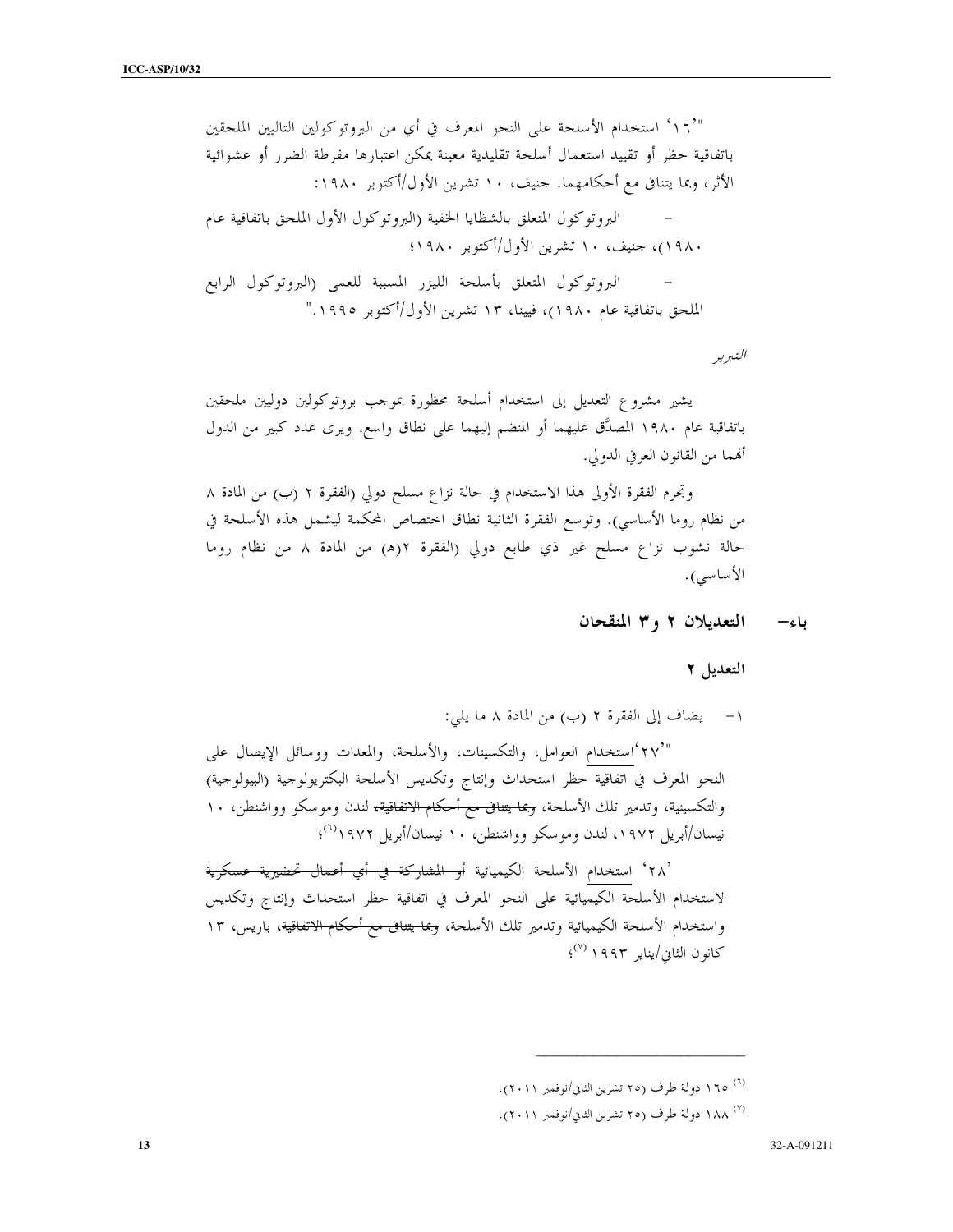٬۲۹٬ استخدام الألغام المضادة للأفراد على النحو المعرف في اتفاقية حظر استعمال وتكديس وإنتاج ونقل الألغام المضادة للأفراد وتدمير تلك الألغام، <del>وبما يتنافى مع أحكام الاتفاقية</del>، أو تاوا ١٨ أيلول/سبتمبر ١٩٩٧، أو تاوا ١٨ أيلول/سبتمبر ١٩٩٧\(^)."

٢- يضاف إلى الفقرة ٢ (هـ) من المادة ٨ ما يلي:

"١٣" استخدام العوامل، والتُكسينات، والأسلحة، والمعدات ووسائل الإيصال على النحو المعرف في اتفاقية حظر استحداث وإنتاج وتكديس الأسلحة البكتريولوجية (البيولوجية) والتُكسينية، وتدمير تلك الأسلحة، <del>وبما يتنافى مع أحكام الاتفاقية</del>، لندن وموسكو وواشنطن، ١٠ نيسان/أبريل ١٩٧٢؛

'١٤<sup>،</sup> استخدام الأسلحة الكيميائية <del>أو المشاركة في أي أعمال تحضيرية عسكرية</del><br><del>لاستخدام الأسلحة الكيميائية </del>على النحو المعرف في اتفاقية حظر استحداث وإنتاج وتكديس .<br>واستخدام الأسلحة الكيميائية وتدمير تلك الأسلحة، <del>وبما يتنافى مع أحكام الاتفاقية،</del> باريس، ١٣ كانون الثابي/يناير ١٩٩٣؛

`١٥ ' استخدام الألغام المضادة للأفراد على النحو المعرف في اتفاقية حظر استخدام وتكديس وإنتاج ونقل الألغام المضادة للأفراد وتدمير تلك الألغام، <del>وبما يتنافى مع أحكام الاتفاقية،</del> أو تاوا، ۱۸ أيلول/سبتمبر ۱۹۹۷."

التعديل ٣

- ۰<sup>۸)</sup> ۱۰۷ دولة طرف (۲۰ تشرين الثاني/نوفمبر ۲۰۱۱).
- <sup>(٩)</sup> ١١٢ دولة طرف (٢٥ تشرين الثاني/نوفمبر ٢٠١١).
- <sup>(۱۰)</sup> ۱۰۰ دولة طرف (۲۰ تشرين الثاني/نوفمبر ۲۰۱۱).

 $14$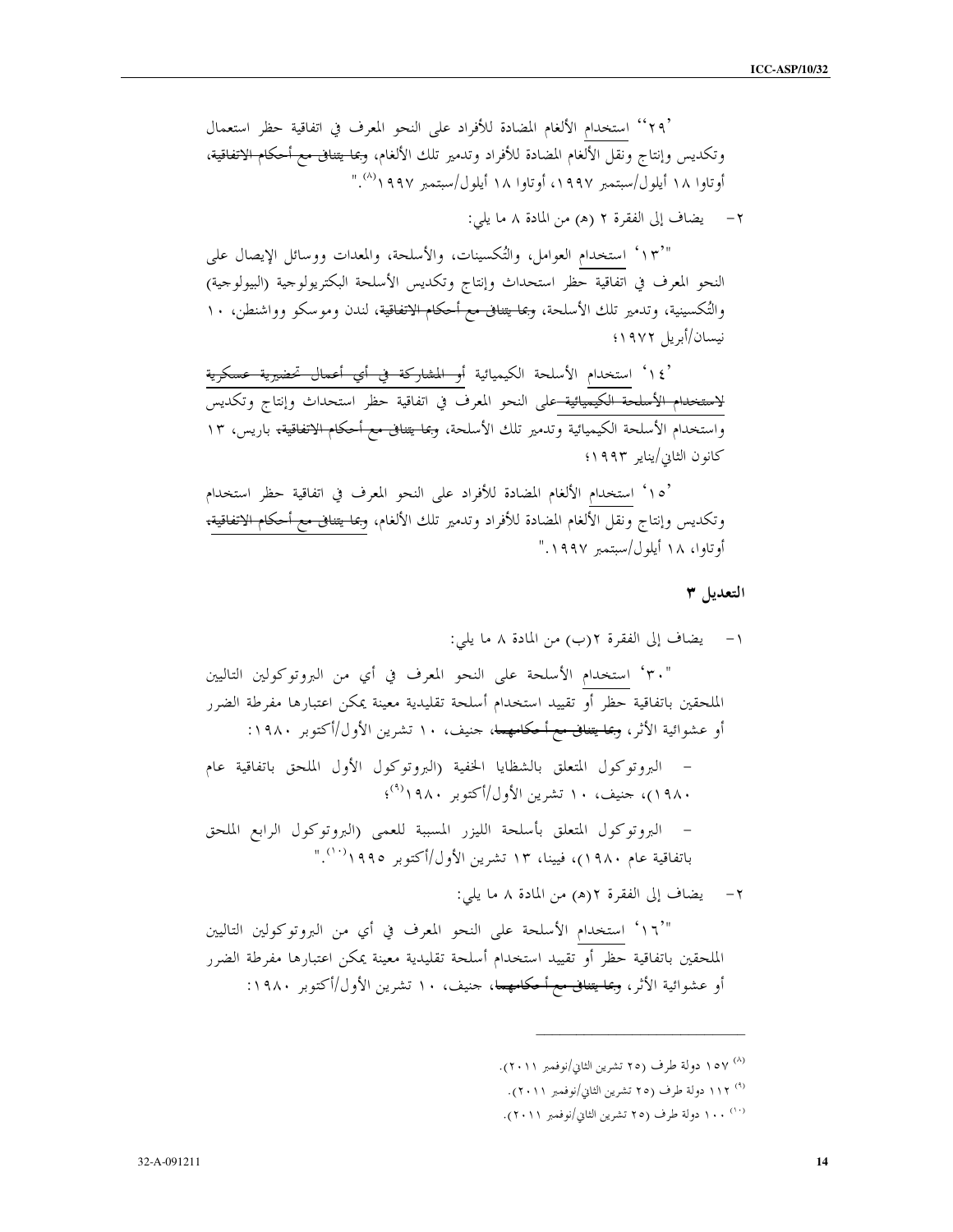تو ضيحات:

التعليلان ٢ و٣ بشأن عبارة "استخلاام":

يقترح في التعديلين ٢ و٣ الاستعاضة في النص الإنكليزي عن كلمة "using" بكلمة "employing". والغرض من هذا النص الجديد هو الاتساق مع المصطلحات المستخدمة في المادة ٨ من نظام روما الأساسي بشأن الأسلحة المحظورة (الفقرة ٢ (ب) ١٧ ْ و ١٨ ْ و ١٩ ْ و ف ٬ ۲۰٬ من المادة ۸).

التعديل ٢ ، الفقرة ١ ، السطر ٢ ، والفقرة ٢ ، السطر ٢ : تلغي عبارة " أو المشاركة في أي أعمال تحضيرية عسكرية لاستخلام الأسلحة الكيميائية" :

بناء على التعليقات المقدمة من الدول، يقترح إلغاء عبارة " أو المشاركة في أي أعمال تحضيرية عسكرية لاستخدام الأسلحة الكيميائية" من التعديل ٢، الفقرة ١، السطر ٢، والفقرة ٢، السطر ٢. وتتناول الأحكام الحالية للمادة ٨ من نظام روما الأساسي المتعلقة بالأسلحة المحظورة استخدام بعض الأسلحة فقط ولا تتناول الأعمال التحضيرية لاستخدام تلك الأسلحة. ولأغراض الاتساق، يلزم استخدام نفس الصيغة لجميع الأسلحة المحظورة.

التعديلان ٢ و٣: بشأن استخدام عبارة "وبما يتنافى مع":

يقترح الاستعاضة عن عبارة "وبما يتنافى مع" بعبارة " على النحو المعرف في". ويثير النص الحالي للتعديلين مشكلة من حيث تطبيق النطاق الجديد للتجريم. فتفترض عبارة "بما يتنافى مع" أن تكون الدولة المصدقة على التعديل طرفاً في الاتفاقية التي يشير إليها التعديل من أحل نفاذ هذا التعديل. وإذا صدقت الدولة على التعديلين المقترحين دون أن تكون طرفاً في اتفاقية أو أكثر، لن يكون استخدام الأسلحة المحظورة من حانب أحد مواطني الدولة أو في إقليمها "بما يتنافى مع" أحكام هذا الاتفاقية أو الاتفاقيات. ولتجنب هذه النتيجة غير المنطقية للتعديل الذي يتم التصديق عليه ويكون مع ذلك غير القابل للنفاذ، يقترح الإبقاء فقط على عبارة "على النحو المعرف في". وتفترض هذه العبارة أن الحظر المنصوص عليه في التعديلين ٢ و٣ سينطبق على مواطني وأقاليم الدول التي ستصدق على أحد التعديلين أو كليهما لعدم توقف ذلك على كولها دولة طرفاً في الاتفاقية. وفي هذا الصدد، من الجدير بالذكر أن نفاذ التعديلين المقترحين تحكمه الفقرة ٥ من المادة ١٢١ من نظام روما الأساسي. ووفقاً لهذه المادة "يصبح أي تعديل على المواد ٥ و٦ و٧ و٨ من هذا النظام الأساسي نافذا بالنسبة إلى الدول الأطراف التي تقبل التعديل، وذلك بعد سنة واحدة من إيداع صكوك التصديق أو القبول الخاصة بما (…)". وستعترف الدول غير الأطراف في الاتفاقيات التي يشير إليها التعديلان، عن طريق التصديق على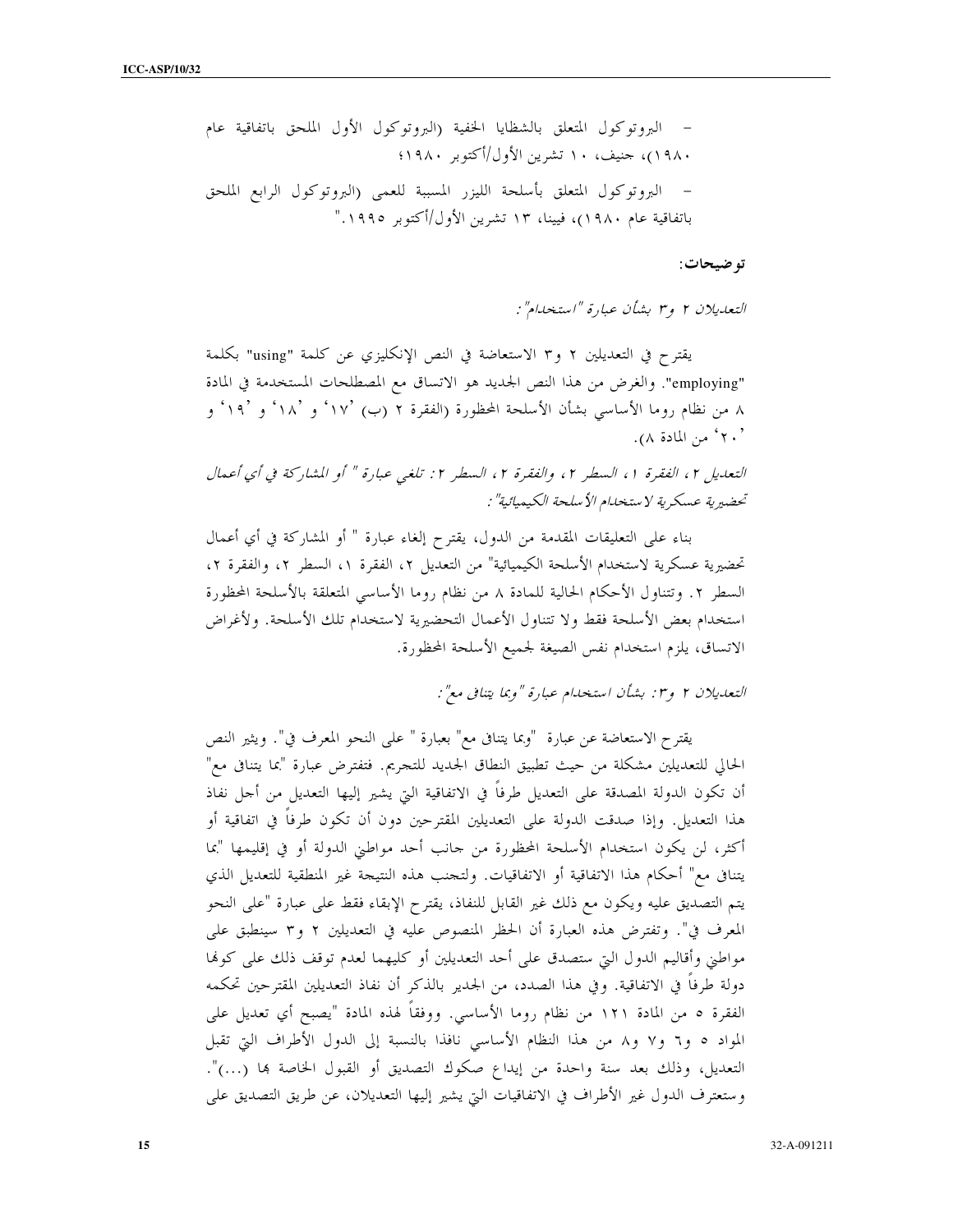```
هذين التعديلين، باختصاص المحكمة فيما يتعلق هذه الجرائم إذا لم تبادر بالتحقيق في هذه الجرائم
                                                                      بنفسها.
```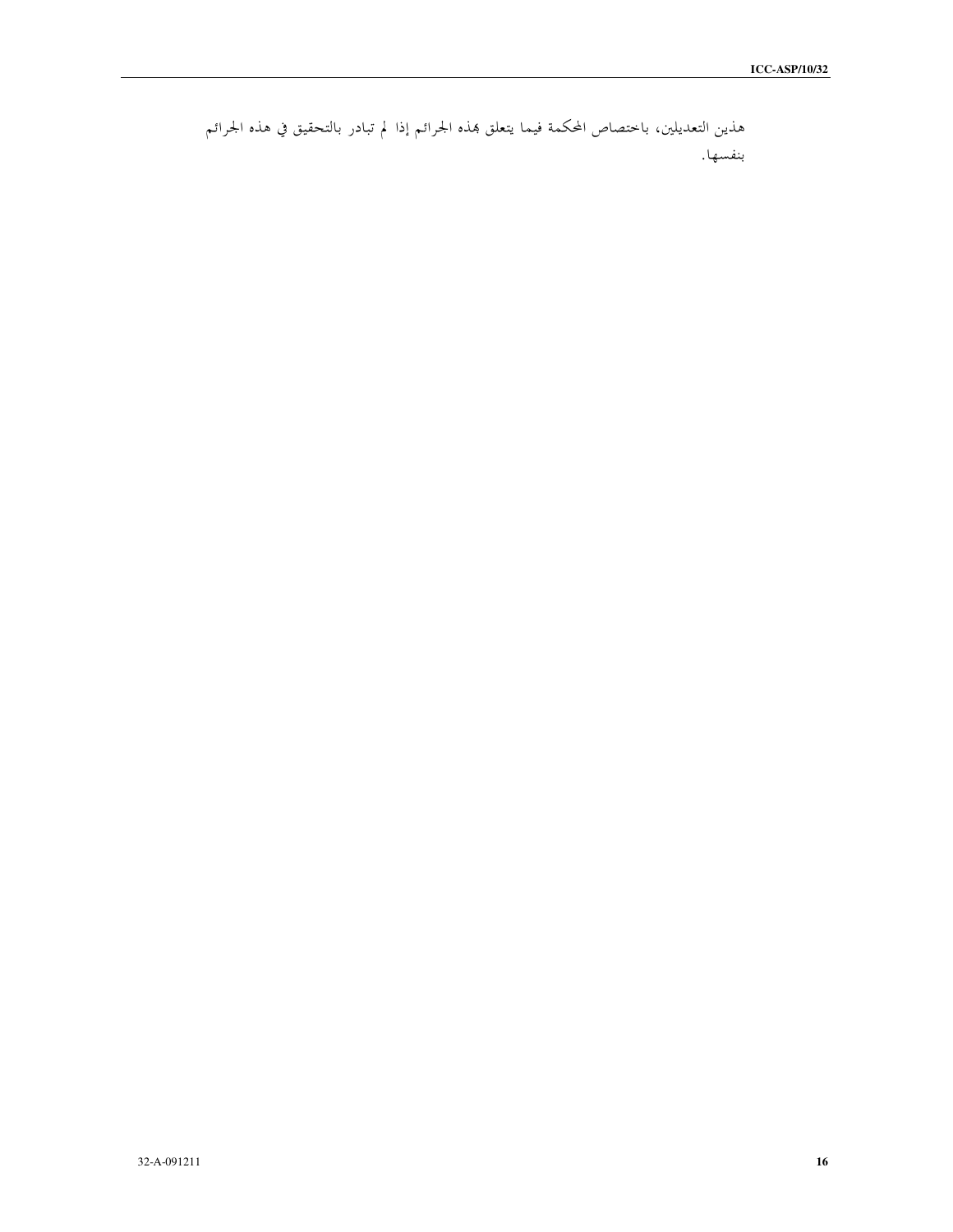المرفق الثاني

المكسيك

تعديل على المادة ٨ من نظام روما الأساسي للمحكمة الجنائية الدولية فيما يتعلق باستخدام الأسلحة النووية

ورقة موقف

في إطار المشاورات غير الرسمية التي أحراها الفريق العامل في نيويورك التابع لمكتب جمعية الدول الأطراف في نظام روما الأساسي، يود الوفد المكسيكي أن يؤكد من جديد مقترحه المتعلق بتعديل المادة ٨ من نظام روما الأساسي من أجل تجريم استخدام الأسلحة النووية أو التهديد باستخدامها بوصف ذلك جريمة حرب.

التعديل المقتوح

يضاف إلى الفقرة ٢(ب) من المادة ٨ ما يلي: (...) استخدام الأسلحة النووية. ويستند هذا الاقتراح على الاعتبارات التالية:

مخالفة استخدام الأسلحة النووية لمبدأي التمييز والتناسب الكامنين في القانون الإنساني الدولي:  $-1$ 

ينص قرار الجمعية العامة ١٦٥٣(د-١٦) على أن "استخدام الأسلحة النووية والنووية  $\overline{(\mathfrak{h})}$ الحرارية قد يتجاوز حتى نطاق الحرب ويتسبب في معاناة ودمار عشوائيين للبشرية والحضارة، وبالتالي فهو مناف لقواعد القانون الدولي ولقوانين الإنسانية"<sup>(١١)</sup>.

(ب) التمييز والتناسب من المبادئ الأساسية للقانون الإنساني الدولي: `۱ ٗ وفقاً لمبدأ التمييز "تعمل أطراف التزاع على التمييز بين السكان المدنيين والمقاتلين وبين الأعيان المدنية والأهداف العسكرية، ومن ثم توجه عملياقما ضد الأهداف العسكرية دون غيرها"<sup>(١٢)</sup>.

٬۲٬ وفقاً لمبدأ التناسب، تحظر الهجمات العشوائية، بما في ذلك الهجمات التي تستخدم طريقة أو وسيلة للقتال:

<sup>&</sup>lt;sup>(١)</sup> قرار الجمعية العامة ١٦٥٣ (د–١٦)، المؤرخ ٢٤ تشرين الثاني/نوفمبر ١٩٦١، الفقرة ١ (ب) من المنطوق. <sup>(٢)</sup> المادتان ٤٨ و٥١ من البروتوكول الإضافي الأول لاتفاقيات حنيف لعام ١٩٤٩ والقواعد ١ و٢ و٧ و١١ و١٢ و١٣ من القانون الإنساني الدولي العرفي.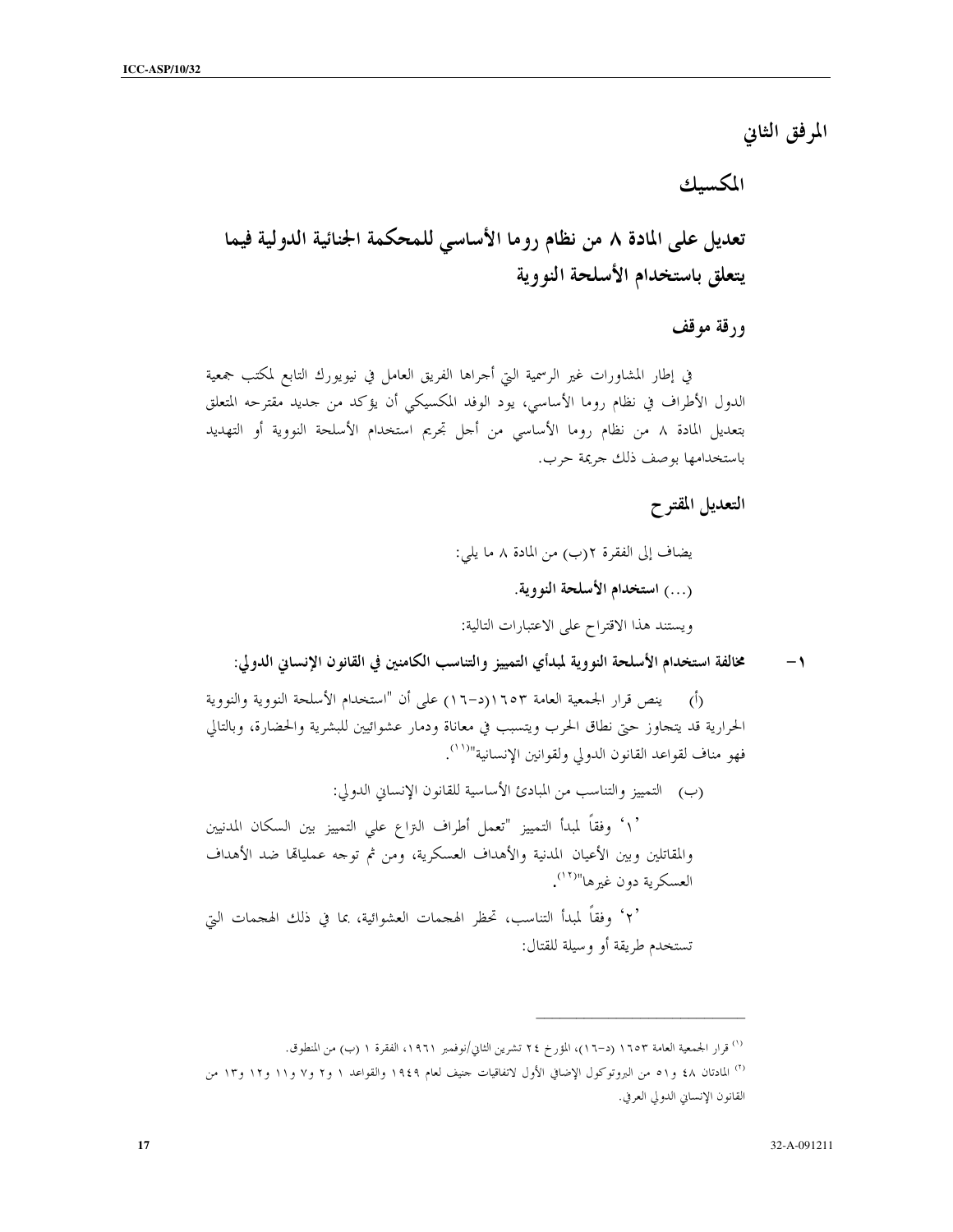– لا يمكن حصر آثارها ومن شألها أن تصيب الأهداف العسكرية والأشخاص المدنيين أو الأعيان المدنية دون تمييز<sup>(١٣)</sup>؛ – يمكن أن يتوقع منها أن تسبب حسارة في أرواح المدنيين أو إصابة هم أو أضرارا بالأعيان المدنية "تكون مفرطة في تجاوز ما ينتظر أن يسفر عنها من ميزة عسكرية ملموسة ومباشرة"<sup>(١٤)</sup>.

(ج) .مما يتفق مع هذين المبدأين، ووفقا للقانون الإنساني الدولي الإتفاقي والعرفي، "يحظر استخدام الأسلحة والقذائف والمواد ووسائل القتال التي من شألها إحداث إصابات أو آلام لا مبرر لها"<sup>(١٥)</sup>. وعلاوة على ذلك، يشمل القانون الإنساني الدولي حظر استخدام أساليب أو وسائل القتال التي يقصد ها أو يتوقع منها أن تسبب مثل هذه الأضرار بالبيئة الطبيعية ومن ثم تضر بصحة أو بقاء السكان<sup>(١٦)</sup>

ومما لا شك فيه أن استخدام الأسلحة النووية في نزاع مسلح دولي يكون مخالفاً لمبدأي  $(\circ)$ التمييز والتناسب الكامنين في القانون الإنساني الدولي، فضلا عن قواعد القانون الإنساني الدولي المتعلقة بحماية البيئة. والأسلحة النووية بطبيعتها أسلحة عشوائية لا يمكن توجيهها إلى هدف عسكري معين. وإذا استخدمت في سياق نزاع مسلح دولى، ستسبب على الأرجح خسارة في أرواح المدنيين أو إصابة هِم أو أضرارا بالأعيان المدنية، وستخرج آثارِها الضارة، من حيث المكان والزمان، عن سيطرة من يستخدموها. وتعترف معاهدات دولية مختلفة بمذه الخصائص (```).

(هـ) وتعترف محكمة العدل الدولية صراحة، في فتواها الصادرة بتاريخ ٨ تموز/يوليه ١٩٩٦ بشأن مشروعية التهديد بالأسلحة النووية أو استخدامها بأن "التهديد بالأسلحة النووية أو استخدامها مخالف بصورة عامة لقواعد القانون الدولى المنطبقة في أوقات التزاع المسلح، وبخاصة مبادئ القانون الإنساني وقواعدهٌ .

(و) ولذلك، تنطبق على استخدام الأسلحة النووية في سياق نزاع مسلح دولي خصائص الانتهاكات الخطيرة للقانون الإنساني الدولي المشار إليها في اتفاقيات حنيف وبروتوكوليها الإضافيين<sup>(١٨</sup>).

لكونه من الانتهاكات الخطيرة للقانون الإنساني الدولي، ينبغي تجريم استخدام الأسلحة النووية  $-\tau$ بوصفه جريمة من جرائم الحرب المنصوص عليها في نظام روما الأساسي:

<sup>(٣)</sup> الفقرة ٤(ج) من المادة ٥١ من البروتوكول الإضافي الأول لاتفاقيات حنيف لعام ١٩٤٩.

<sup>&</sup>lt;sup>(٤)</sup> الفقرة ٥(ب) من المادة ٥١ من البروتوكول الإضافي الأول لاتفاقيات حنيف لعام ١٩٤٩ والقواعد ١٤ و١٥ و١٦ و١٧ و١٨ و١٩ من القانون الإنساني الدولي العرفي.

<sup>°′</sup> المادة ٣٥ من البروتوكول الإضافي الأول لاتفاقيات حنيف لعام ١٩٤٩ والقاعدتان ٧٠ و ٧١ من القانون الإنسان الدولي العرفي. <sup>(٦)</sup> المادة ٥٥ من البروتوكول الإضافي الأول لاتفاقيات حنيف لعام ١٩٤٩ والقواعد ٤٣ و٤٤ و٤٥ من القانون الإنساني الدولي العرفي. <sup>(٧)</sup> على سبيل المثال، معاهدة الحظر الشامل للتحارب النووية؛ ومعاهدة حظر الأسلحة النووية في أمريكا اللاتينية (معاهدة تلاتيلولكو)؛ ومعاهدة عدم انتشار الأسلحة النووية؛ ومعاهدة حظر تجارب الأسلحة النووية في الجو وفي الفضاء الخارجي وتحت سطح الماء؛ ومعاهدة حظر وضع الأسلحة النووية وغيرها من أسلحة الدمار الشامل على قاع البحار والمحيطات وفي باطن أرضها. <sup>(٨)</sup> على النحو المبين في قائمة الانتهاكات الخطيرة الواردة في الفقرة ٣(ب) من المادة ٨٥ من البروتوكول الإضافي الأول لاتفاقيات حنيف لعام ١٩٤٩، والمواد ٥٠ و٥١ و ١٣٠ و١٤٧ من اتفاقيات حنيف الأولى والثانية والثالثة والرابعة، على التوالي.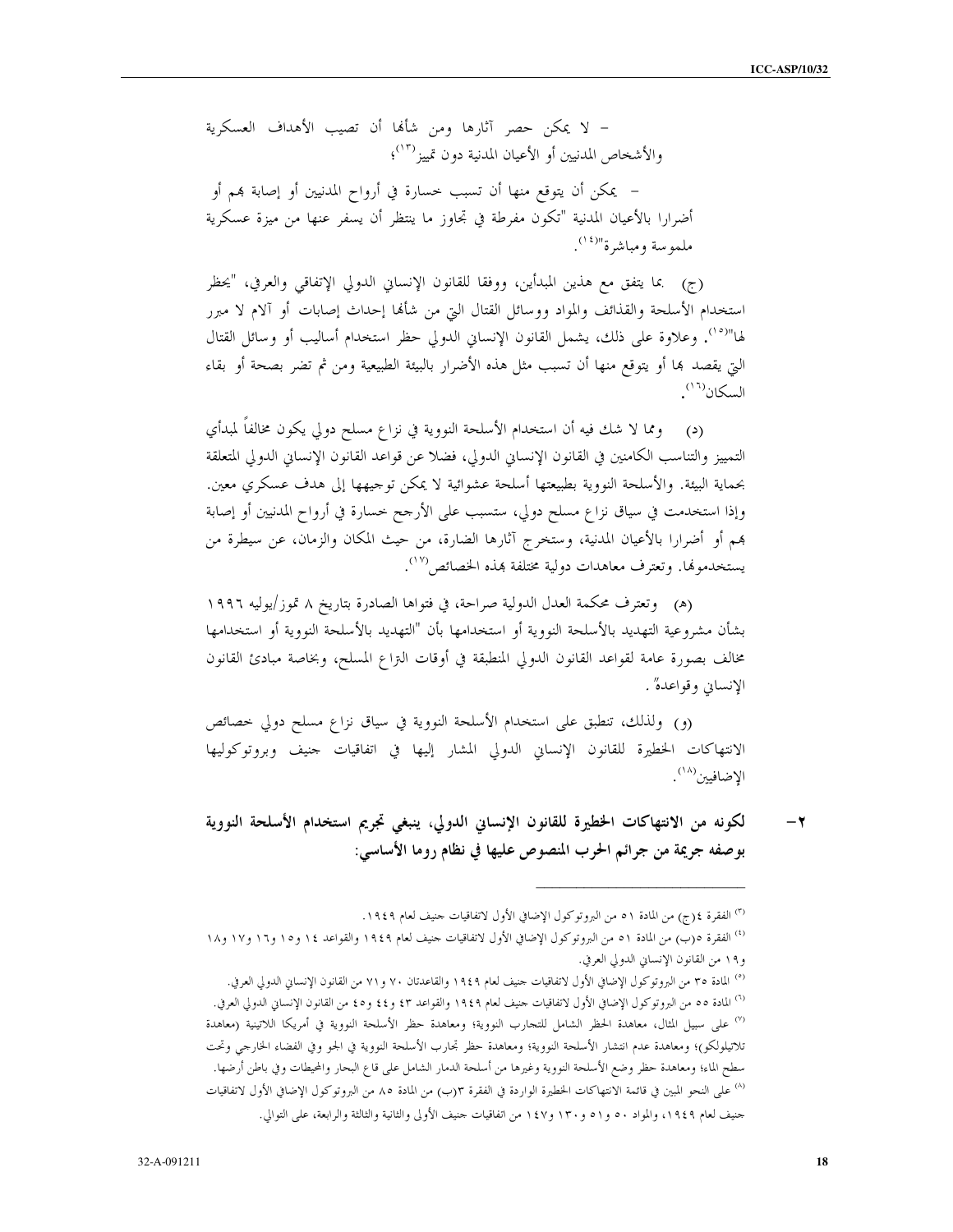(أ) تُعَّرف المادة ٨ من نظام روما الأساسي حرائم الحرب بكولها "الانتهاكات الخطيرة للقوانين والأعراف السارية على المنازعات المسلحة الدولية، في النطاق الثابت للقانون الدولي"، وتتضمن قائمة للأفعال التي تشكل مثل هذه الانتهاكات.

(ب) وعلى النحو المبين أعلاه، يعد استخدام الأسلحة النووية في سياق المنازعات المسلحة الدولية، انتهاكا حطيرا للقانون الإنساني الدولي، وبالتالي ينبغي إدراج هذا السلوك في نظام روما الأساسي ضمن الأفعال التي تعتبر من حرائم الحرب وفقا للفقرة ٢(ب) من المادة ٨.

(ج) وليس تجريم استخدام الأسلحة النووية بمسألة حديدة على الدول الأطراف في نظام روما الأساسي. ذلك أن المداولات لم تكتمل بشأن هذا الموضوع عندما اعتمد نظام روما الأساسي في عام ١٩٩٨، ولذلك ينبغي أن يسد المحتمع الدولي هذه الفجوة.

تجريم استخدام الأسلحة النووية بوصفه جريمة من جرائم الحرب في الفقرة ٢(ب) من المادة ٨ من  $-\tau$ نظام روما الأساسي أمر ضروري ومكمل للفقرات الفرعية الأخرى لهذه المادة.

(أ) تنص الفقرة الفرعية '٤' من الفقرة ٢(ب) من المادة ٨ من نظام روما الأساسي على أن "تعمد شن هجوم مع العلم بأن هذا الهجوم سيسفر عن خسائر تبعية في الأرواح أو عن إصابات بين المدنيين أو عن إلحاق أضرار مدنية أو إحداث ضرر واسع النطاق وطويل الأجل وشديد للبيئة الطبيعة يكون إفراطه واضحا بالقياس إلى مجمل المكاسب العسكرية المتوقعة الملموسة المباشرة يشكل جريمة حرب".

(ب) وبالإضافة إلى هذا التجريم العام، تجرم الفقرات الفرعية'١٧ وُ`١٨ و'١٩ من الفقرة ٢(ب) من المادة ٨ من نظام روما الأساسي الأفعال التالية بوحه خاص باعتبارها من جرائم الحرب:

` \ ` استخدام السموم أو الأسلحة المسممة؛

'٢' استخدام الغازات الخانقة أو السامة أو غيرها من الغازات وجميع ما في حكمها من السوائل أو المواد أو الأجهزة؛

°۳' استخدام الرصاصات التي تتمدد أو تتسطح بسهولة في الجسم البشري، مثل الرصاصات ذات الأغلفة الصلبة التي لا تغطي كامل جسم الرصاصة أو الرصاصات المحززة الغلاف.

(ج) وفي ضوء ما سلف، ليس هناك ما يبرر أن تنص الفقرة ٢(ب) من المادة ٨ على تجريم استخدام الأسلحة المشار إليها أعلاه بالتحديد دون أن تنص على تجريم استخدام أسلحة أخرى تسبب أضرارا عشوائية تفوق كثيراً الأضرار التي تسببها هذه الأسلحة، كما هو الحال بالنسبة للأسلحة النووية.

(د) ومن بين الأفعال التي تجرمها الفقرة الفرعية `٢٠ ٗ من المادة ٨ (٢) (ب) باعتبارها من جرائم الحرب "استخدام أسلحة أو قذائف أو مواد أو أساليب حربية تسبب بطبيعتها أضرارا زائدة أو آلاما لا لزوم لها أو تكون عشوائية بطبيعتها بالمخالفة للقانون الدولى للمنازعات المسلحة"، ولكنها تشترط لذلك " أن تكون هذه الأسلحة والقذائف والمواد والأساليب الحربية موضع حظر شامل وأن تدرج في مرفق لهذا النظام الأساسي عن طريق تعديل يتفق والأحكام ذات الصلة الواردة في المادتين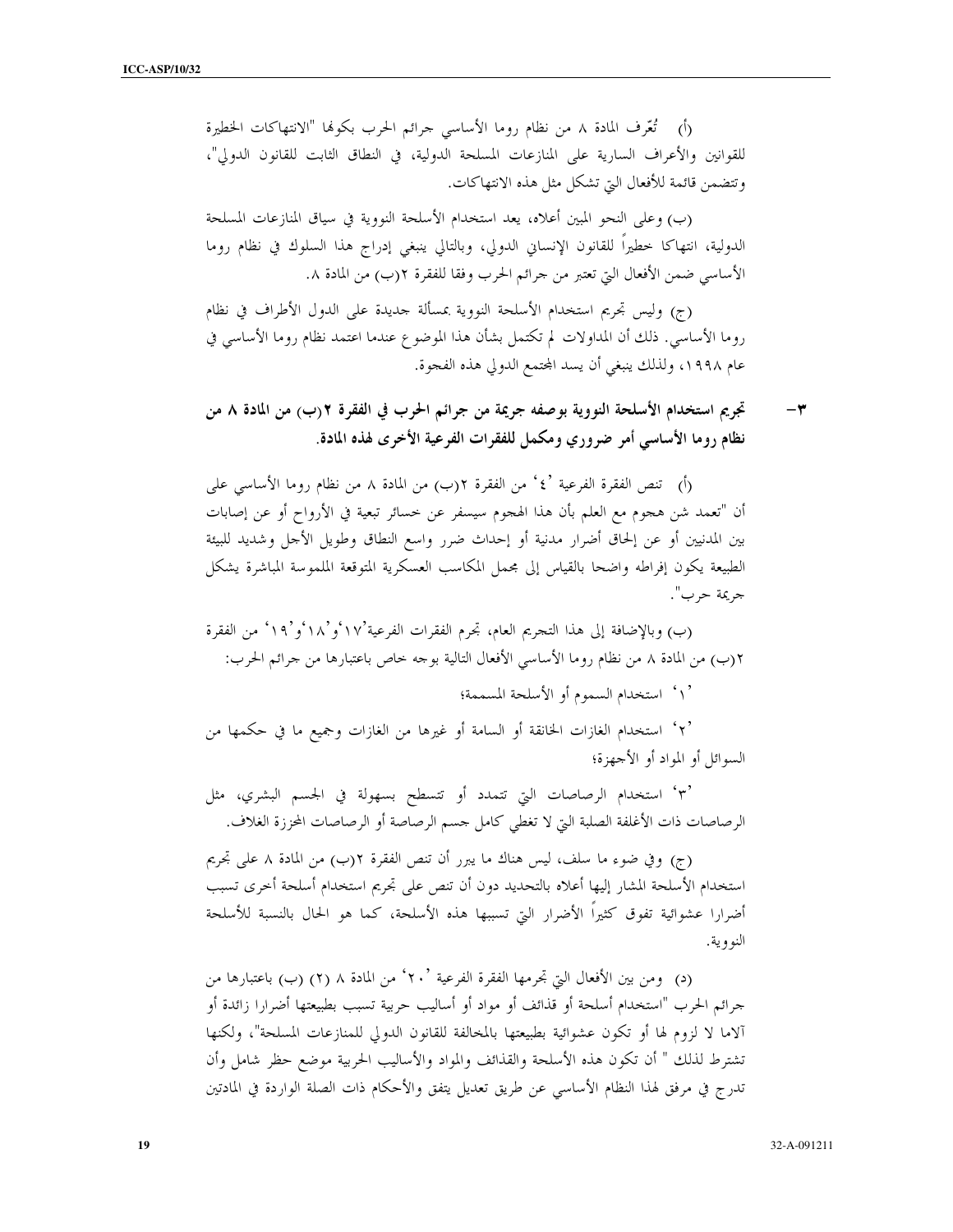١٢١ و١٢٣". ونظرًا لعدم اعتماد المرفق المشار إليه في هذه المادة حتى الآن، فإن الشرط المنصوص عليه لم يكتمل بعد، ولذلك فإن الفقرة الفرعية `٢٠ ْغير نافذة المفعول من الناحية العملية.

(ه) وبناء على ما سلف يلزم، وهناك ما يبرر، النص صراحة على تجريم استخدام الأسلحة النووية في سياق نزاع مسلح دولي بوصفه جريمة من حرائم الحرب في الفقرة ٢(ب) من المادة ٨ من نظام روما الأساسي، وسيكون هذا النص مكملاً للفقرات الفرعية الأخرى الواردة في هذه المادة.

#### تجريم استخدام الأسلحة النووية بوصفها من جرائم الحرب يختلف عن قضية مشروعية حيازة هذا  $-\xi$ النوع من الأسلحة

لا ينغي الخلط بين تحريم استخدام الأسلحة النووية والجهود التي يبذلها المحتمع الدولي للتوصل إلى معاهدة بشأن نزع السلاح العام والكامل بموجب المادة السادسة من معاهدة عدم انتشار الأسلحة النووية، ذلك أن خطورة استخدام الأسلحة النووية والتهديد باستخدامها يبرر تحريمها بوصفها جريمة حرب بمعزل عن المسار الذي تتخذه مفاوضات نزع السلاح النووي.

> التعديل سيكون نافذاً على الدول الأطراف التي تقبله فقط  $-\circ$

ما دام الإجراء المطلوب هو تعديل المادة ٨ من نظام روما الأساسي، فإنه سيكون نافذا على الدول الأطراف التي تقبله فقط مما سيعطى الدول الأطراف محالا لقبول أو عدم قبول التعديل.

#### سيتفق تجريم استخدام الأسلحة النووية بوصفها من جرائم الحرب مع أسباب امتناع المسؤولية  $-1$ الجنائية المنصوص عليها في نظام روما الأساسي

(أ) من بين أسباب امتناع المسؤولية الجنائية المنصوص عليها في الفقرة ١(ج) من المادة ٣١ أن يكون الشخص وقت ارتكابه السلوك "يتصرف على نحو معقول للدفاع عن نفسه أو عن شخص آخر أو يدافع، في حالة جرائم الحرب، عن ممتلكات لا غني عنها لبقاء الشخص أو شخص آخر أو عن ممتلكات لا غني عنها لإنجاز مهمة عسكرية، ضد استخدام وشيك وغير مشروع للقوة، وذلك بطريقة تتناسب مع درجة الخطر الذي يهدد هذا الشخص أو الشخص الآخر أو الممتلكات المقصود حمايتها".

(ب) وعلى الرغم من اعتراف محكمة العدل الدولية في فتواها الصادرة في ٨ تموز/يوليه ١٩٩٦ بأن التهديد بالأسلحة النووية أو استخدامها مخالف بصورة عامة لقواعد القانون الدولي، فقد ذكرت أيضاً "أن المحكمة ليس بوسعها أن تخلص إلى نتيجة حاسمة بشأن ما إذا كان التهديد بالأسلحة النووية أو استخدامها مشروعاً أو غير مشروع في الحالات القصوى للدفاع عن النفس التي يكون فيها بقاء الدولة ذاته معرضاً للخطر". بيد ألها اعترفت بأن استخدام الأسلحة النووية ينبغى، في جميع الأحوال:

أن يكون متفقًّا مع الفقرة ٤ من المادة ٢ من ميثاق الأمم المتحدة ومستوفياً لجميع مقتضيات الضرورة والتناسب المنصوص عليهما في المادة ٥١ من الميثاق<sup>(٩٠)</sup>؛

<sup>(&</sup>lt;sup>٩)</sup> فتوى محكمة العدل الدولية الصادرة في ٨ تموز/يوليه ١٩٩٦، الفقرة ١٠٥-٢(ج).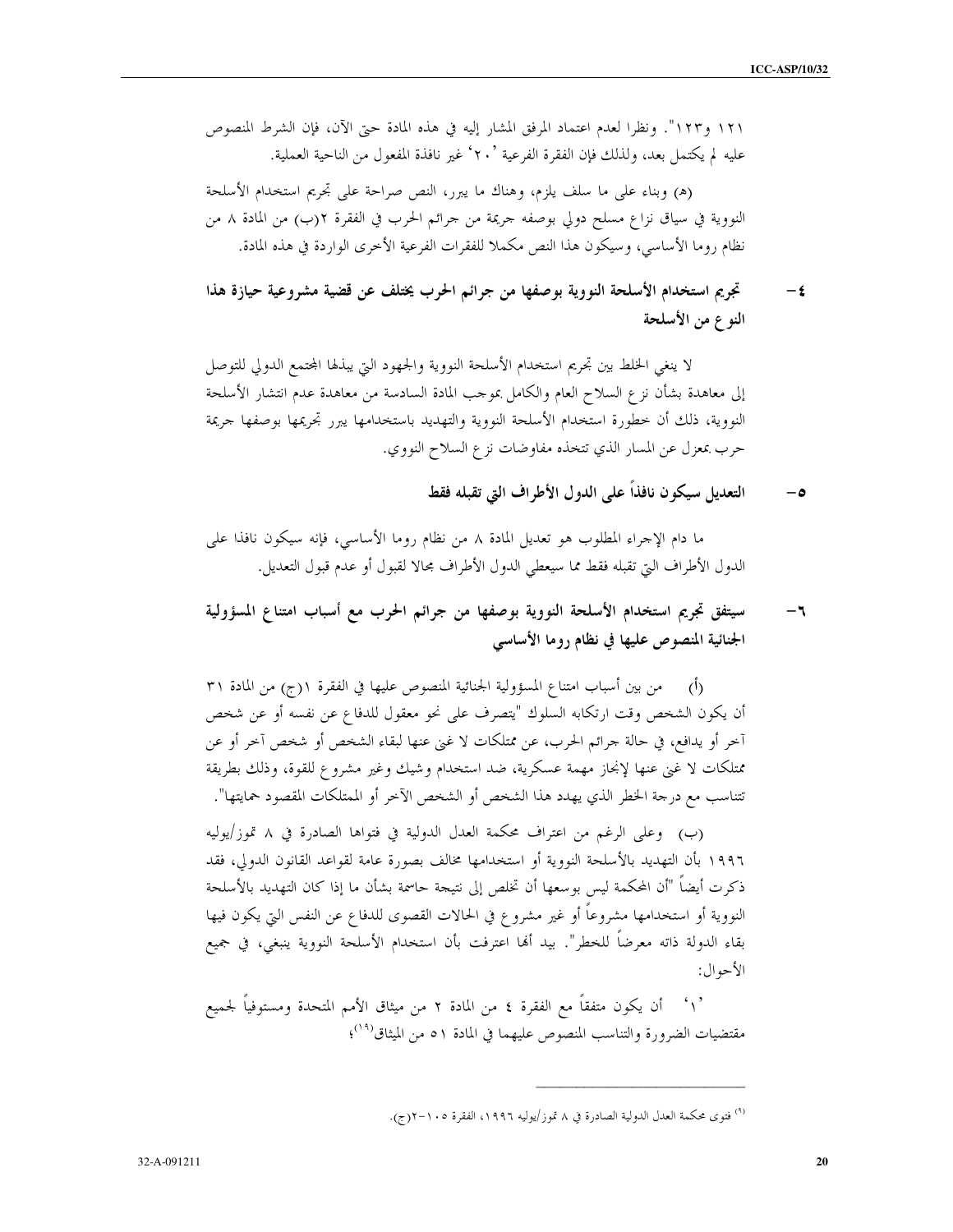ولاسيما مقتضيات مبادئ القانون الإنساني الدولي وقواعده، وكذلك مع الالتزامات المحددة بموحب معاهدات وغيرها من التعهدات التي تتعلق بالأسلحة النووية"<sup>(٢٠</sup>).

(ج) وسيتفق التعديل المقترح مع الفقرة ١(ج) من المادة ٣١ من نظام روما الأساسي في ضوء الأحكام الواردة في الفتوى أعلاه. فلكي تنتفي المسؤولية الجنائية للشخص الذي يستخدم الأسلحة النووية، سيلزم أن يكون استخدامه لها في الحالة النادرة للدفاع عن النفس التي يكون فيها بقاء الدولة ذاته معرضاً للخطر، وشريطة أن يكون استخدامها متفقاً مع هذه الشروط<sup>(٢١)</sup>. بيد أن من الجدير بالذكر أن المحكمة نفسها اعترفت، فيما يتعلق بمبادئ وقواعد القانون الإنساني الدولي، أنه "بالنظر إلى الخصائص الفريدة للأسلحة النووية […]، يبدو في الحقيقة أنه نادراً ما يمكن التوفيق بين استخدام هذه الأسلحة واحترام هذه الشروط<sup>(٢٢)</sup>.

<sup>&</sup>lt;sup>(۱۰)</sup> فتوى محكمة العدل الدولية الصادرة في ٨ تمزو/يوليه ١٩٩٦، الفقرة ١٠٥-٢(د).

<sup>&</sup>lt;sup>(١١)</sup> من الجدير بالذكر أن المبادئ المقررة في القانون الدولي للمنازعات المسلحة من القوانين الواحبة التطبيق في المحكمة الجنائية الدولية وفقاً للفقرة ب من المادة ٢١ من نظام روما الأساسي.

<sup>(</sup>١٢) فتوى محكمة العدل الدولية الصادرة في ٨ تمزو/يوليه ١٩٩٦، الفقرة ٩٥.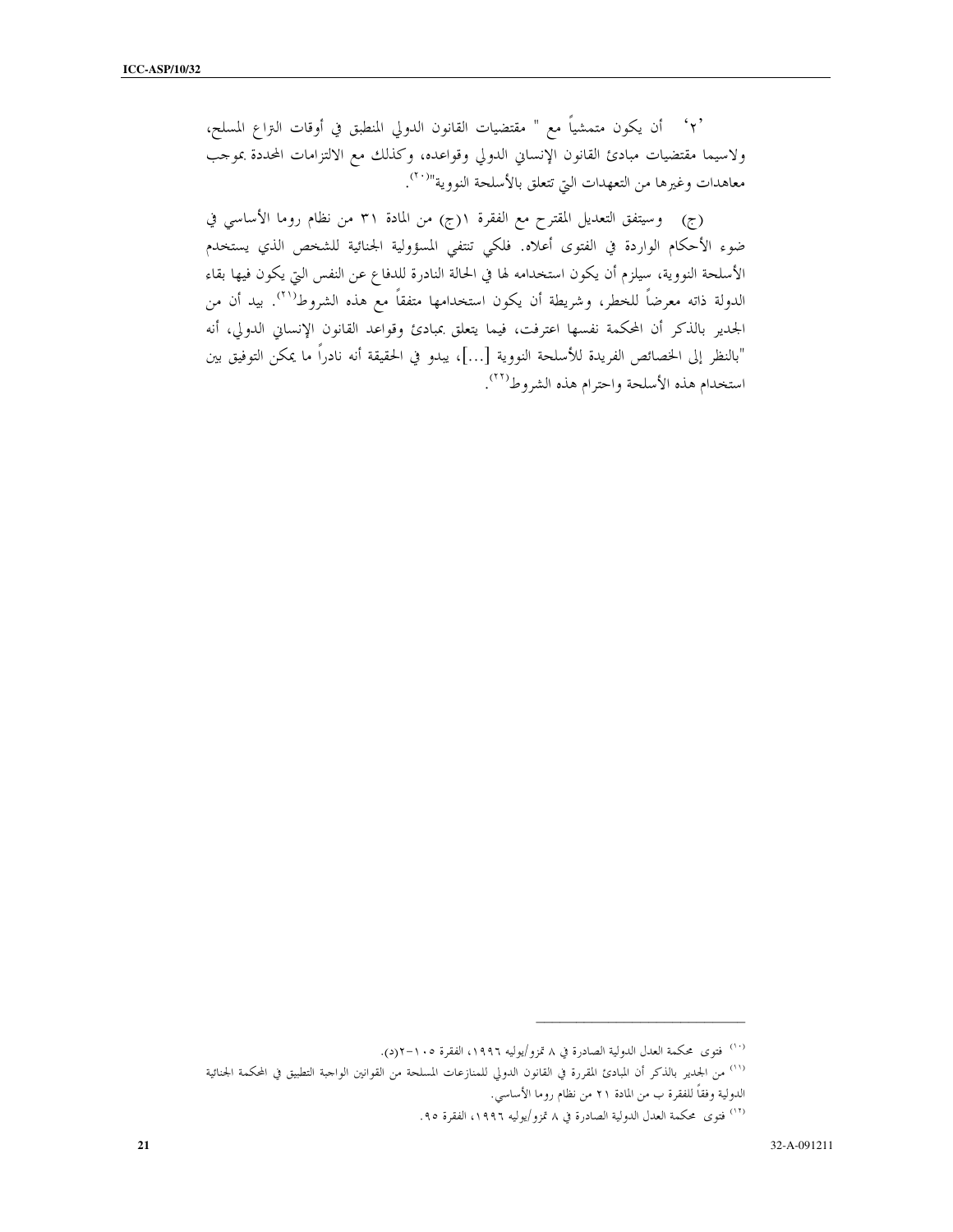## المرفق الثالث

هو لندا

# الاقتراح المقدم من هولندا لإدراج جريمة الإرهاب في نظام روما الأساسي

للنهوض بقضية العدالة وسيادة القانون على نطاق عالمي، ترى هولندا أن الأوان قد آن للنظر في إدراج حريمة الإرهاب ضمن قائمة الجرائم التي تدخل في اختصاص المحكمة.

إن الإرهاب من أكبر المخاطر التي يواجهها العالم في القرن الحادي والعشرين ومن أشدها تحديا. ويقف المحتمع الدولي صفا واحدا لكي يدين بشدة الإرهاب بجميع أشكاله وتجلياته، أيا كان مرتكبه، وأينما ارتُكب ومهما كان القصد منه، لأنه من أشد المخاطر التي تمدد السلام والأمن الدوليين (انظر على سبيل المثال قرار الجمعية العامة ٢٨٨/٦٠ – إستراتيجية الأمم المتحدة العالمية لمكافحة الإرهاب). ذلك أن الأعمال الإرهابية، أيا كان مرتكبها وأينما ارتكبت ومهما كانت أشكالها أو أساليبها أو دوافعها، هي جرائم تشغل بال المحتمع الدولي. وقد التزمنا جميعًا بالتعاون الكامل في مكافحة الإرهاب، وفقًا لالتزاماتنا بموجب القانون الدولي، بُغية كشف أي شخص يؤيد الأعمال الإرهابية أو ييسرها، أو يشارك فيها، أو يحاول المساهمة في تمويلها، أو التخطيط لها أو الإعداد لها أو ارتكاها، أو تقديم الملاذ الآمن لمرتكبيها، وعدم تقديم الملاذ الآمن لهذا الشخص وتقديمه إلى العدالة، على أساس مبدأ التسليم أو المحاكمة. ورغم ذلك، كثير هو الإفلات من العقاب عن الأعمال الإرهابية في الحالات التي تبدو فيها الدول غير راغبة أو غير قادرة على التحقيق بشأن هذه الجرائم وملاحقة مرتكبيها.

إن الإفلات من العقاب على هذه الجرائم الخطيرة يدعو المحكمة الجنائية الدولية إلى القيام بدورها. على أي حال، أنشئت المحكمة لملاحقة مرتكبي أخطر الجرائم التي تشغل بال المحتمع الدولي. ففي ١٩٩٨، اعتمد مؤتمر روما القرار هاء، الذي يرى الأعمال الإرهابية بمذه الخطورة تحديداً. وفي القرار هاء، أُعرب عن الأسف لعدم إمكانية الاتفاق على أي تعريف مقبول عموماً لجريمة الإرهاب بغية إدراجه ضمن اختصاص المحكمة. مع الأسف، ما زال الأمر كذلك. وبالتالي، بينما يجب علينا الاستمرار في تكثيف جهودنا من أجل التغلب على عدم الاتفاق هذا، علينا في الآن ذاته أن نمضى نحو التحضير لإدراج مؤقت لجريمة الإرهاب ضمن اختصاص المحكمة. وفي هذا الصدد، يشكل المؤتمر الاستعراضي المقبل زحما هاماً. ذلك أن القرار هاء يوصى بأن ينظر المؤتمر الاستعراضي في جملة أمور منها جريمة الإرهاب، بمدف التوصل إلى تعريف مقبول وإدراجه في قائمة الجرائم التي تدخل في اختصاص المحكمة.

وترى هولندا أن الأوان قد آن لاتخاذ الخطوات التحضيرية اللازمة، من أجل التمكن من دحر الإفلات من العقاب على أعمال الإرهاب. وبالتالي، وفي غياب تعريف مقبول عموماً للإرهاب، تقترح هولندا استخدام النهج نفسه الذي قُبل بالنسبة إلى جريمة العدوان، أي إدراج جريمة الإرهاب في قائمة الجرائم المنصوص عليها في الفقرة ١ من المادة ٥ من النظام الأساسي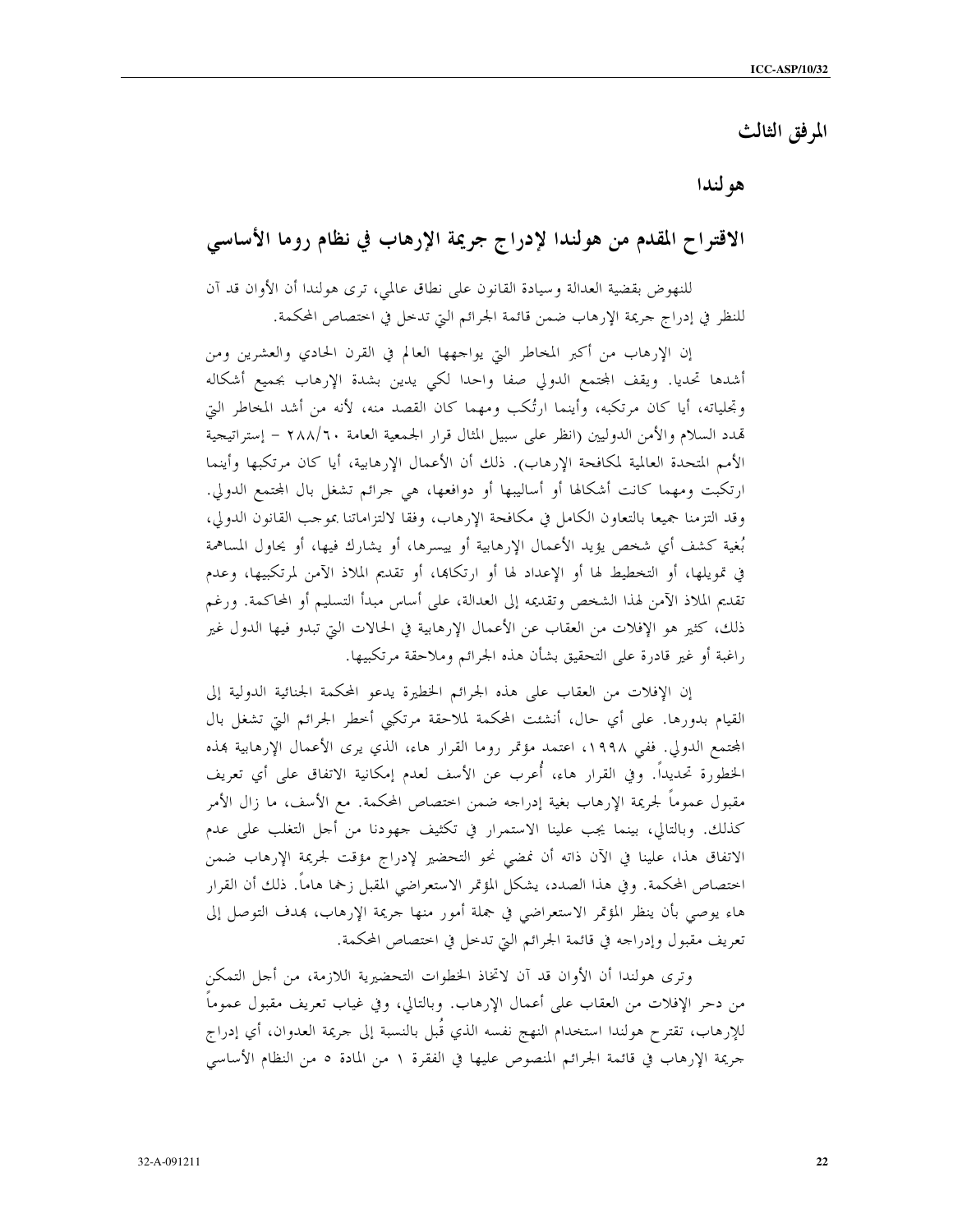التعديلات المقتوحة

المادة ٥

الجرائم التي تدخل في اختصاص المحكمة

١– يقتصر احتصاص المحكمة على أشد الجرائم خطورة موضع اهتمام المحتمع الدولي بأسره، وللمحكمة بموحب هذا النظام الأساسي اختصاص النظر في الجرائم التالية:

- (أ) حريمة الإبادة الجماعية؛
- (ب) الجرائم ضد الإنسانية؛
	- (ج) جرائم الحرب؛
	- (د) حريمة العدوان؛
	- (ه) جريمة الإرهاب.

تمارس المحكمة الاختصاص على جريمة العدوان متى اعتُمد حكم بمذا الشأن وفقا للمادتين  $-7$ ١٢١ و ١٢٣ يعرّف حريمة العدوان ويضع الشروط التي بموجبها تمارس المحكمة اختصاصها فيما يتعلق بمذه الجريمة. ويجب أن يكون هذا الحكم متسقا مع الأحكام ذات الصلة من ميثاق الأمم المتحدة.

٣- قارس المحكمة الاختصاص على جريمة الإرهاب متى اعتُمد حكم بمذا الشأن وفقا للمادتين ١٢١ و١٢٣ يعرّف جريمة الإرهاب ويضع الشروط التي بموجبها تمارس المحكمة اختصاصها فيما يتعلق بمذه الجريمة. ويجب أن يكون هذا الحكم متسقا مع الأحكام ذات الصلة من ميثاق الأمم المتحدة.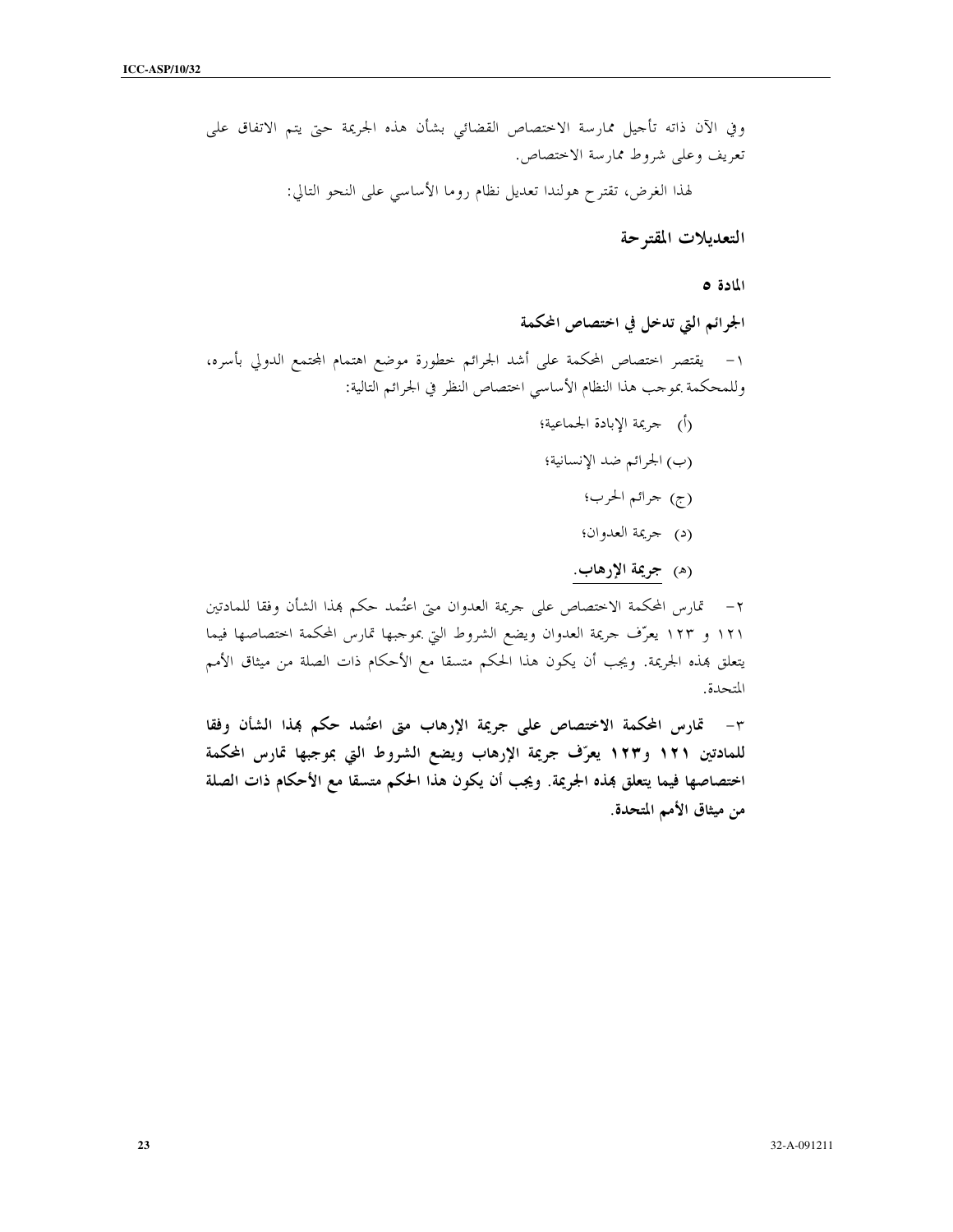# المرفق الرابع

## ترينيداد وتوباغو وبليز

سيتيح المؤتمر الاستعراضي الذي سيعقد عام ٢٠١٠ في كامبالا، بأوغندا، فرصة فريدة للمجتمع الدولي من أحل مواصلة النهوض بالسلام والعدالة الدوليين في المحتمع العالمي من حلال النظر في إدراج حريمة الاتجار الدولي بالمخدرات في نظام روما الأساسي. فالعمل في مجال النص على جزاءات دولية للسلوك الإحرامي الدولي الخطير لا يزال غير مكتمل.

ويعد الاتحار الدولي بالمخدرات تحديا رئيسيا للمحتمع الدولي ككل لأنه يهدد السلام، والنظام والأمن في دول المحتمع الدولي. ذلك أن تزايد أثر الاتجار بالمخدرات عبر الحدود يدعو إلى فرض جزاءات قانونية دولية فعالة وفورية لمكافحة ما أصبح يشكل جريمة خطيرة تشغل بال المحتمع الدولي. أما إذا غاب إطار قانوني دولي مناسب، فستواصل شبكات الجريمة المنظمة والمتجرون الدوليون بالمخدرات نشر فروعهم المدمرة وراء الحدود الوطنية، لتخريب حكومات منتخبة ديمقراطياً وقمديد التنمية الاحتماعية — الاقتصادية، والاستقرار السياسي والأمن الداخلي والخارجي للدول والأمن المادي والمعنوي للأفراد.

إن إدراج جريمة الاتجار الدولي بالمخدرات سيعزز مبدأ التكامل، لأن بعض الدول تنقصها القدرة والمرافق اللازمة لمكافحة هذه المشكلة المتنامية التي تشكل خطرا يشغل بال المحتمع الدولي ككل. فمن حلال قيام المحكمة الجنائية الدولية بدور محكمة الملاذ الأخير عندما تكون المحاكم الوطنية غير قادرة على الملاحقة أو غير راغبة فيها، ستكون المحكمة الدولية قادرة على حماية المحتمع الدولي من مرتكبي هذه الجرائم البشعة دون أن تمس بسلامة المحاكم الوطنية.

ورغم أحكام *الاتفاقية الوحيدة للمخدرات لعام 1911، أو الاتفاقية الوحيدة للمخدرات* لعام (911، بصيغتها المعللة، أو اتفاقية المؤثرات العقلية لعام (91/ في اتفاقية الأمم المتحلة لمكافحة الاتجار غير المشروع بالمخدرات والمؤثرات العقلية لعام ١٩٨٨، لا يزال بارونات المخدرات يعملون دونما عقاب داخل المجتمع الدولي. والواقع أن الأنشطة الجنائية العابرة للحدود التي يقوم بما بارونات المخدرات الدوليون والتي تأخذ شكل القتل، والابتزاز، وغسل الأموال تشكل حرائم خطيرة تشغل بال المجتمع الدولي ككل. فلا توحد دولة عضو في المجتمع الدولي في حصن من الآثار الاحتماعية الاقتصادية الضارة التي يخلفها الاتحار الدولي بالمخدرات. فأمن الدولة ورفاه أفرادها في حطر.

لذا ترى ترينيداد وتوباغو، وبليز أن الأوان قد آن لاتخاذ الخطوات اللازمة والتحضيرية لمكافحة جريمة الاتحار الدولي بالمخدرات. وعليه، تقترح ترينيداد وتوباغو، وبليز أن ينشئ المؤتمر الاستعراضي فريقا عاملا غير رسمي معنياً بجريمة الاتجار الدولى بالمخدرات وأن ينظر الفريق العامل في تقديم مقترح لتعديل نظام روما الأساسي على النحو التالي: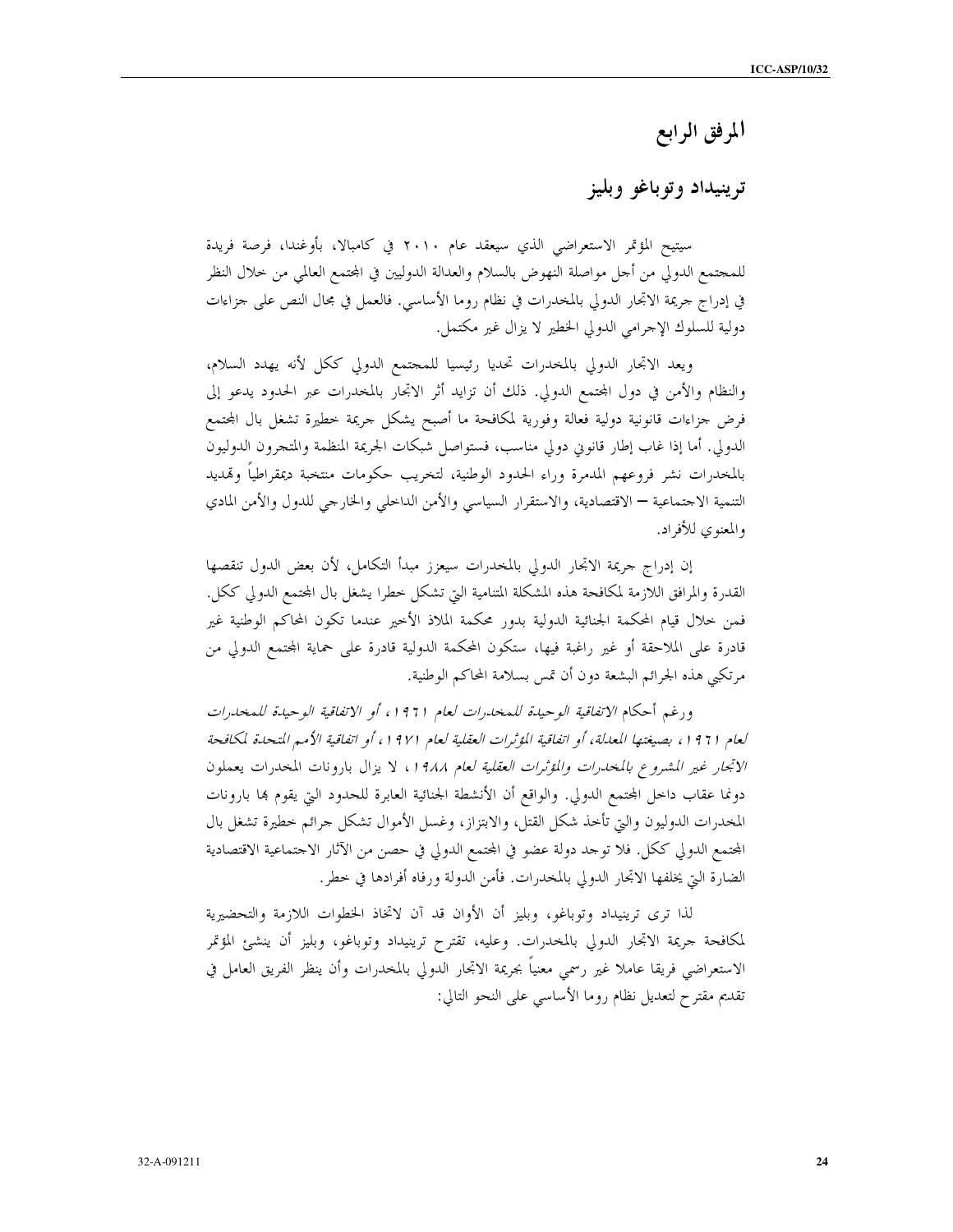التعديلات المقترحة

المادة ٥

٢– ولأغراض هذا النظام الأساسي، قد تعني الجرائم التي تشمل الاتجار غير المشروع بالمخدرات والمؤثرات العقلية أيا من الأفعال التالية، ولكن لا تعني ذلك إلا حينما تشكل تمديدًا للسلام، والنظام والأمن في دولة أو إقليم معين:

- القيام بإنتاج أية مخدرات أو مؤثرات عقلية، أو صنعها، أو استخراجها، أو تحضيرها،  $\phi$ أو عرضها للبيع، أو توزيعها، أو بيعها، أو تسليمها أيا كانت الشروط، أو السمسرة فيها، أو إرسالها، أو إرسالها بطريق العبور، أو نقلها، أو استيرادها، أو تصديرها أو تنظيم ذلك أو رعايته أو طلبه أو تيسيره أو تمويله حلافا لأحكام الاتفاقية الوحيدة للمخدرات لعام ١٩٦١، أو الاتفاقية الوحيدة للمخدرات لعام ١٩٦١، بصيغتها المعدلة، أو اتفاقية المؤثرات العقلية لعام ١٩٧١، أو اتفاقية الأمم المتحدة لمكافحة الاتجار غير المشروع بالمخدرات والمؤثرات العقلية لعام ١٩٨٨ عندما ترتكب على نطاق واسع وتشمل أفعالا ذات طابع عابر للحدود؛
- (ب) القتل، أو الاختطاف، أو أي شكل آخر من أشكال الهجوم على فرد أو على حرية مدنيين أو أفراد أمن في محاولة لارتكاب أي من الأفعال المشار إليها في الفقرة الفرعية  $\cdot$  (1)
- الهجمات العنيفة على أماكن العمل الرسمية، أو المساكن الخاصة لأشخاص أو  $(\tau)$ مؤسسات بنية إثارة الخوف أو عدم الأمن داخل دولة أو دول أو المس بمياكلها الاقتصادية أو الاحتماعية أو السياسية أو الأمنية عندما تُشن هذه الهجمات بالارتباط مع أي فعل من الأفعال المشار إليها في الفقرة الفرعية (أ).

<sup>&</sup>lt;sup>(۱)</sup> صيغة التعديل المقتر ح.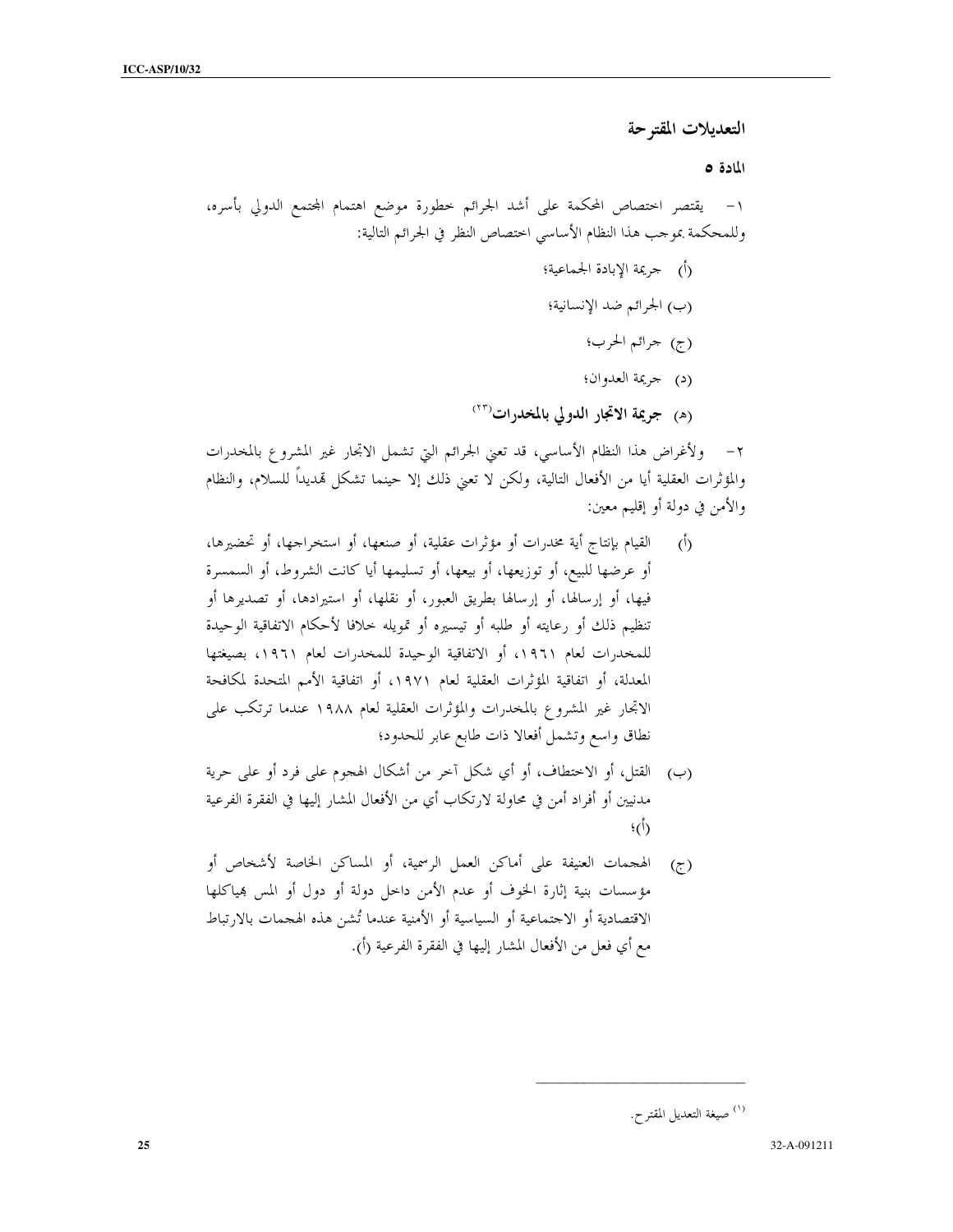المرفق الخامس

# الدول الأطراف في نظام روما الأساسي الأعضاء أيضا في الاتحاد الأفريقي

تمدي البعثة الدائمة لجمهورية حنوب أفريقيا لدى الأمم المتحدة تحيالها إلى الأمين العام للأمم المتحدة وتتشرف بالإشارة إلى الفقرة ١ من المادة ١٢١ من نظام روما الأساسي للمحكمة الجنائية الدولية التي تنص على ما يلي:

بعد انقضاء سبع سنوات من بدء نفاذ هذا النظام الأساسي، يجوز لأية دولة طرف أن تقترح تعديلات عليه، ويقدم نص أي تعديل مقترح إلى الأمين العام للأمم المتحدة ليقوم على الفور بتعميمه على جميع الدول الأطراف.

وتتشرف البعثة الدائمة لجمهورية حنوب أفريقيا أيضاً بإبلاغ الأمين العام بأن الدول الأفريقية الأطراف في نظام روما الأساسي عقدت احتماعاً في الفترة من ٣ إلى ٦ تشرين الثاني/نوفمبر ٢٠٠٩ في أديس أبابا برئاسة حنوب أفريقيا وبألها قررت في هذا الاحتماع اقتراح تعديل لنظام روما الأساسي فيما يتعلق بالمادة ١٦ من النظام الأساسي.

وعملاً بالقرار الذي اتخذه احتماع الدول الأفريقية الأطراف في نظام روما الأساسي، تقدم البعثة الدائمة التعديل المرفق لفقرة ١ من المادة ١٢١ من نظام روما الأساسي وتطلب على الأمين العام أن يعمم هذا التعديل وفقا للفقرة ٢ من المادة ١٢١ من نظام روما الأساسي.

وتغتنم البعثة الدائمة لجمهورية حنوب أفريقيا لدى الأمم المتحدة هذه الفرصة لتجدد للأمين العام للأمم المتحدة أسمى عبارات تقديرها.

المادة ١٦

إرجاء التحقيق أو المقاضاة

لا يجوز البدء أو المضى في تحقيق أو مقاضاة بموحب هذا النظام الأساسى لمدة اثني عشر  $-1$ شهراً بناء على طلب من مجلس الأمن إلى المحكمة هذا المعنى يتضمنه قرار يصدر عن المجلس بموجب الفصل السابع من ميثاق الأمم المتحدة ويجوز للمحلس تحديد هذا الطلب بالشروط ذاتها

٢– يجوز للدولة المختصة بحالة معروضة على المحكمة أن تطلب إلى مجلس الأمن التابع للأمم المتحدة تأجيل النظر في المسألة المعروضة على المحكمة على النحو المنصوص عليه في الفقرة (١) أعلاه.

٣– إذا لم يبت مجلس الأمن التابع للأمم المتحدة في الطلب المقدم من الدولة المعنية في غضون ستة (٦) أشهر من استلام الطلب، يجوز للطرف الذي قدم الطلب أن يطلب إلى الجمعية العامة للأمم المتحدة أن تضطلع بمسؤولية مجلس الأمن المشار إليها في الفقرة ١ بما يتماشى مع قرار الجمعية العامة للأمم المتحدة ٣٧٧ (د–٥).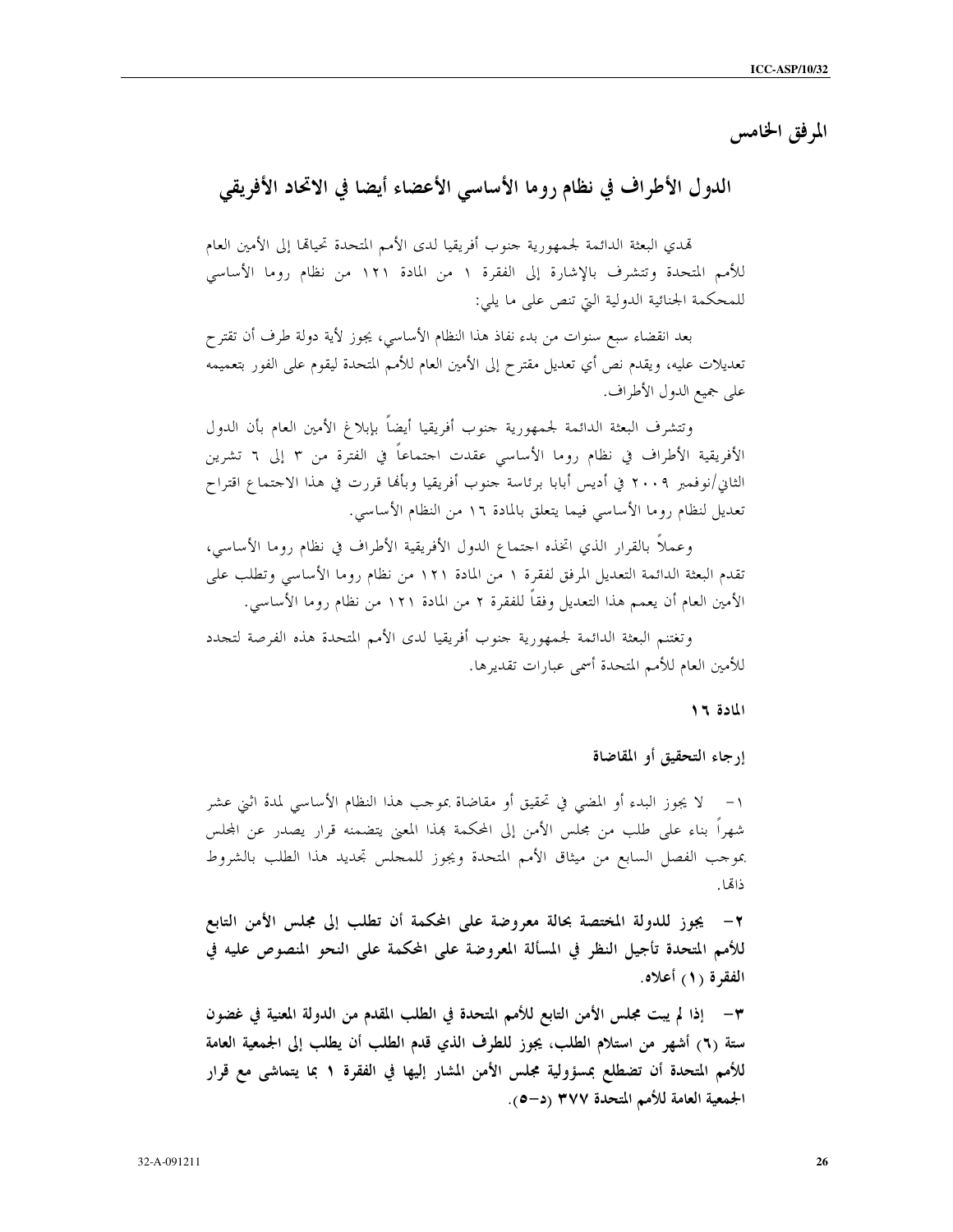المرفق السادس

التعديل المقترح للقاعدة ٤ من القواعد الإجرائية وقواعد الإثبات مقتطفات من تقرير المكتب عن الفريق الدراسي المعنى بالحوكمة<sup>(٢٤</sup>)

المجموعة الثانية: تعزيز الإطار المؤسسي بالمحكمة

١٧– ركزت بعض اجتماعات الفريق الدراسي على هذه المحموعة، وإضافة إلى ذلك أجرى المنسق مشاورات غير رسمية مع ممثلي الدول الأطراف المهتمة وأحهزة المحكمة كسبيل للتعرف على المحالات التي ينبغي للفريق العامل أن يركز عليها مناقشاته. وبعد التشاور بشأن هذه المسائل، تم الاتفاق على النظر في القضايا التالية، على أن تخضع للمناقشة في المحموعات ذات الصلة:

- (أ) سلطات وصلاحيات رئاسة المحكمة فيما يتعلق بالقضاء؛
- (ب) العلاقة بين الرئاسة وقلم المحكمة بخصوص إدارة شؤون المحكمة؛
- (ج) المساءلة الإدارية لمكتب المدعى العام وعلاقته بالأحهزة الأخرى للمحكمة.

٢٠ – وفيما يخص سلطات وصلاحيات الرئاسة، كان هناك عدد من المسائل الهامة ينبغي النظر فيها، خاصة تلك المتعلقة بتعيين القضاة بالشُّعَب، وهي مسألة تتداخل مع المجموعة الأولى. وقد كانت وجهة نظر المنسق أيضا أن قضايا أخرى ينبغي مناقشتها يمكن أن تشمل بعض المسائل التي أثارتما لجنة الميزانية والمالية في توصيات سابقة، مثل دور الرئاسة في مراجعة التقويم القضائي.

٢١- وركز عمل الفريق الدراسي بخصوص هذه المحموعة بشكل رئيسي على الدور المحتمل للرئاسة في تعيين القضاة في الشُّعب، إذ اعتبر الفريق الدراسي أن هذه طريقة ممكنة لتقوية سلطة الرئاسة في الإشراف على إدارة القضاة والتخفيف قدر الإمكان من أثر الأوضاع المترتبة عن تمديد الولايات القضائية أو إعفاء القضاة. وبناء على الاستنتاحات التي تم التوصل إليها في المحموعة الأولى، المتعلقة بتمديد ولايات القضاة، اعتبر الفريق الدراسي أن الآلية الجاري بما العمل في تعيين القضاة في الشعب يحتمل أن تضر بالإدارة الملائمة للمحكمة، وهي مسؤولية تقع على عاتق الرئاسة. وقد طرح المنسق على أنظار الفريق الدراسي مشروع تعديل للقواعد الإحرائية وقواعد الإثبات ينص على نقل القرار بتعيين القضاة في الشعب من الجلسة العامة للقضاة إلى الرئاسة. كما أشار المنسق إلى كون مثل هذا التعديل قد يكون قابلا للتطبيق منذ الآن على عملية تركيب الشعب التي ستتلو انتخاب القضاة الستة الجدد في حال المصادقة عليه من طرف الجمعية في دورتما العاشرة، وقد حظى الاقتراح بمساندة الدول بالإجماع. وأبلغت الرئاسة الفريق الدراسي أن أغلبية القضاة تعارض مشروع التعديل. وبعد ا**لتشاور** بشأن وجهة نظر أغلبية القضاة، يوصى الفريق الدراسي مع ذلك بأن تنظر الجمعية في مشروع تعديل القاعدة ٤ من القواعد الإجرائية وقواعد الإثبات في دورقا العاشرة وأن تصادق عليه (المرفق الأول).

<sup>.</sup>ICC-ASP/10/30 $^{(1)}$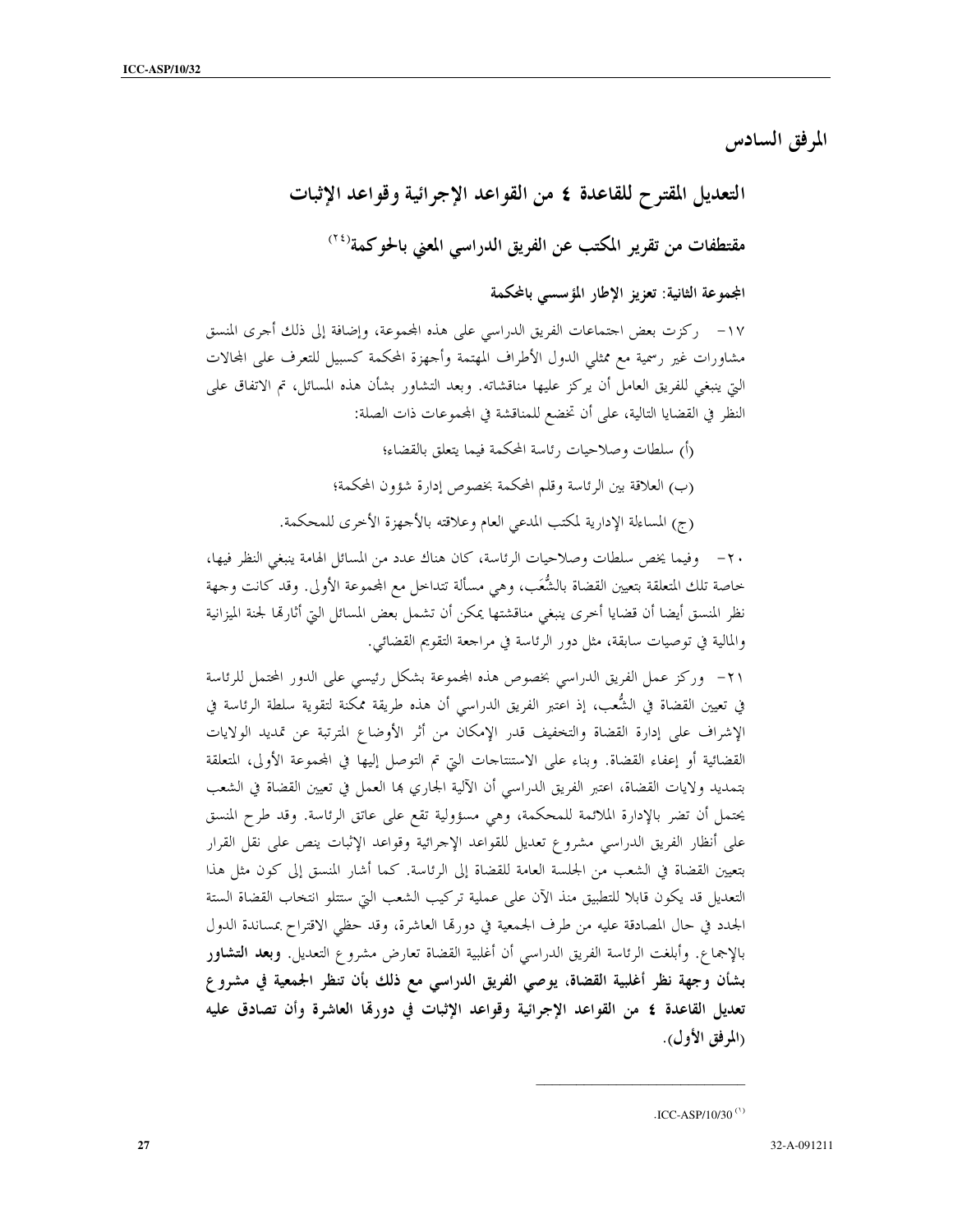التو صيات ١– يوصى الفريق الدراسي الجمعية بأن:  $\left[\ldots\right]$ (و) تصادق في دورتما العاشرة على مشروع تعديل القاعدة ٤ من القواعد الإحرائية وقواعد الإثبات (المرفق الأول)؛

> المرفق الأول مشروع قرار بشأن تعديل القاعدة ٤ من القواعد الإجرائية وقواعد الإثبات إن جمعية اللهول الأطراف

إ*ذ تذكر* بالحاجة إلى إجراء حوار منظم بين الدول الأطراف والمحكمة بغية تقوية الإطار المؤسسي لنهج نظام روما الأساسي وتعزيز كفاءة وفعالية المحكمة مع المحافظة التامة على استقلالها القضائي،

وإذ تسلم بأن تعزيز كفاءة وفعالية المحكمة محط الاهتمام المشترك لكل من جمعية الدول الأطراف والمحكمة،

وإ*ذ تذكر* بمنطوق الفقرتين ١ و ٢ من القرار ICC-ASP/9/Res.2أ<sup>(٢٥)</sup> والمادة ٥١ من نظام روما الأساسي، ١ – *تقرر* أن تُستبدَل الفقرة ١ من القاعدة ٤ من القواعد الإحرائية وقواعد الإثبات <sup>(٢٦)</sup> كما يلي: «القاعدة ٤ الجلسات العامة ١ – يجتمع القضاة في حلسة عامة بعد التعهد الرسمي، وفقا للقاعدة ٥. ويقوم القضاة في تلك الجلسة بانتخاب الرئيس ونواب الرئيس.» ٢ – تقرر أيضًا أن تُدرج القاعدة ٤ مكررًا التالية بعد القاعدة ٤: «القاعدة ٤ مكر,ً/ هبئة الرئاسة ١– وفقا للفقرة ٣ من المادة ٣٨، تتأسس الرئاسة إثر انتخاها من طرف الجلسة العامة للقضاة. ٢ – تقوم هيئة الرئاسة، في أسر ع وقت ممكن بعد تأسيسها، وبعد استشارة القضاة، باتخاذ قرار تعيين القضاة في الشُّعَب وفقا للفقرة ١ من المادة ٣٩.»

<sup>&</sup>lt;sup>(٢)</sup> ال*وثائق الرسمية... الدورة التاسعة... ٢٠١٠* (ICC-ASP/9/20)، المحلد الأول.

<sup>&</sup>lt;sup>(٣)</sup> *الوثائق الرسمية... الدورة الأولى... ٢٠٠٢* (ICC-ASP/1/3 and Corr.1)، الجزء الثاني. ألف.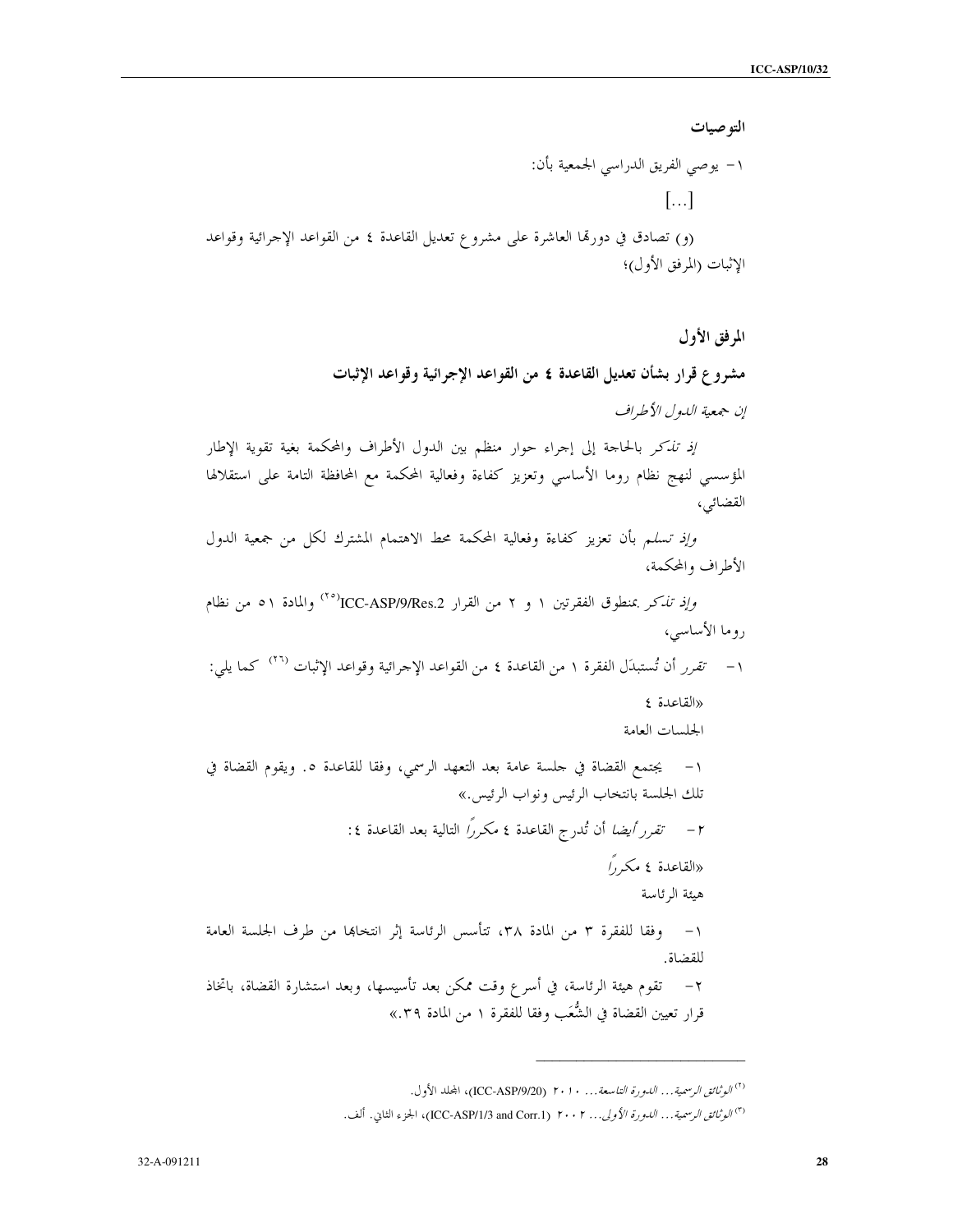التذييل: الفقرة ١ من القاعدة ٤ من القواعد الإجرائية وقواعد الإثبات، مع التعديلات المقترحة القاعدة ٤ الجلسات العامة ١ – يجتمع القضاة في حلسة عامة <del>في موعد لا يتحاوز شهرين بعد انتخابهم. ويقوم القضاة، في</del> <del>تلك الجلسة الأولى، و</del> بعد التعهد الرسمي، وفقا للقاعدة ٥. وفي هذه الجلسة، ينتخب القضاة <del>(أ)انتخاب</del> الرئيس ونواب الرئيس<del>؛ (ب) تعيين القضاة في الشُّعب</del>. ٢ – يجتمع القضاة في وقت لاحق في حلسة عامة مرة واحدة في السنة على الأقل للاضطلاع بمهامهم بموحب النظام الأساسي، والقواعد واللائحة، ويجتمعون، عند الاقتضاء، في حلسات عامة استثنائية يعقدها الرئيس بمبادرة منه أو بناء على طلب نصف عدد القضاة. ٣ – يتكون النصاب القانويي لكل حلسة عامة من ثُلثَى القضاة. ٤ – ما لم ينص على حلاف ذلك في النظام الأساسي أو في القواعد، تتخذ قرارات الجلسات العامة بأغلبية القضاة الحاضرين. وفي حالة تعادل الأصوات، يكون للرئيس أو للقاضي الذي ينوب عن الرئيس صوت مرجَّح.

٥ – تعتمد اللائحة في الجلسات العامة في أقرب وقت ممكن.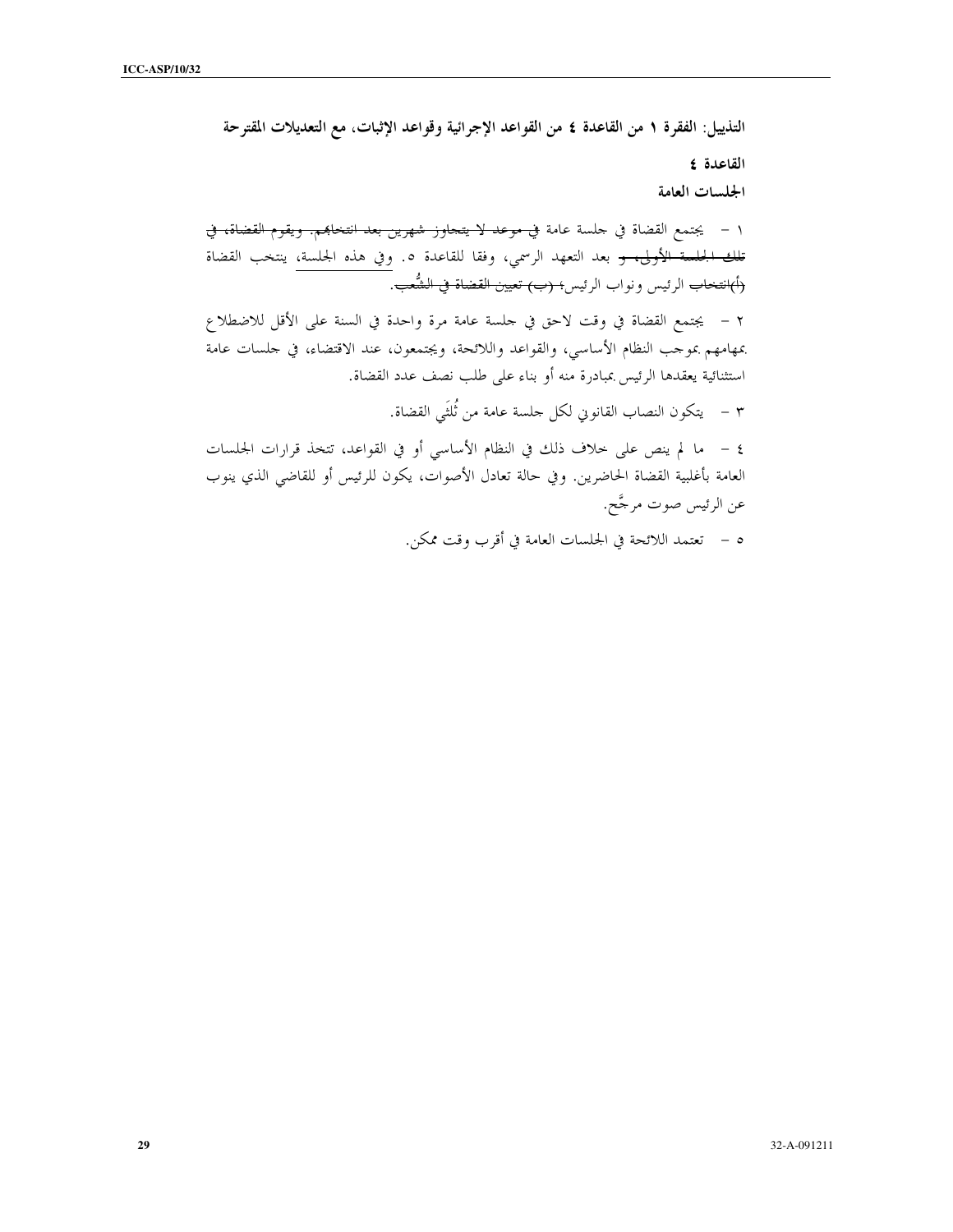المرفق السابع

# مشروع المبادئ التوجيهية الإجرائية المقدم من الرئيس

تحكم التفاهمات التالية أعمال الفريق العامل المعبى بالتعديلات:

يختص الفريق العامل بالنظر في التعديلات المقترح إدخالها على نظام روما الأساسى وفقاً للفقرة  $-1$ ١ من المادة ١٢١، وكذلك في أي تعديلات أخرى محتملة لنظام روما الأساسي والقواعد الإجرائية وقواعد الإثبات، بغية تحديد التعديلات التي يلزم اعتمادها وفقا لنظام روما الأساسي والنظام الداخلي لجمعية الدول الأطراف.

الفريق العامل هيئة فرعية تابعة لجمعية الدول الأطراف وفقا للفقرة ٤ من المادة ١١٢ من نظام روما الأساسي. وتسري القواعد العامة التي تحكم أعمال الهيئات الفرعية التابعة لجمعية الدول الأطراف على أعمال الفريق العامل أيضاً.

٣– تحدد المواد ٥١ و١٢١ و١٢٢ من نظام روما الأساسي الإحراءات الواحبة الإتباع فيما يتعلق بأي تعديلات يراد إدخالها على نظام روما الأساسي أو القواعد الإجرائية وقواعد الإثبات.

٤ – مهمة الفريق العامل الأساسية هي المناقشة الأولية قبل اتخاذ قرار من قبل جمعية الدول الأطراف بشأن تناول أو عدم تناول الاقتراح المقدم وفقاً للفقرة ٢ من المادة ١٢١ من نظام روما الأساسي.

٥- تُشَجع الدول الأطراف على القيام، على أساس طوعي، بإحاطة الفريق العامل علماً بالتعديل المقترح من أحل مناقشته بصورة أولية قبل إحالته المحتملة إلى الأمين العام للأمم المتحدة لتعميمه.

٦- يناقش الفريق العامل التعديلات المقترحة حسب ورودها. وإذا وجبت مناقشة عدة تعديلات في وقت واحد،

[البديل ١:] تعطي الأولوية للمقترحات التي تحظي بقدر واسع من التأييد الأوَّلي بين الدول الأطراف. [البديل ٢:] تعطي الأولوية للمقترحات التي شاركت في رعايتها […] دولة تمثل كل مجموعة من المحمو عات الاقليمية.

[البديل ٣:] ينظر الفريق العامل عند تحديد الأولوية بين المقتر حات في مدى احتمال التوصل إلى توافق للآراء، والطابع المؤسسي فقط للتعديل المقترح، وأهميته بالنسبة للمحكمة في تنفيذ ولايتها الحالية، وتأثيره على هدف تحقيق العالمية لنظام روما الأساسي، وتعقيد التعديل المقترح، ومدى احتمال تسييس المحكمة.

٧– يجوز للفريق العامل أن ينشئ أفرقة فرعية من أجل مناقشة التعديلات المقترحة في وقت واحد أو بمزيد من التفصيل.

يقدم الفريق العامل تقارير مرحلية إلى جمعية الدول الأطراف بشأن التقدم المحرز في مناقشاته.  $-\lambda$ يحيل الفريق العامل التعديلات المقترحة إلى الجمعية لاتخاذ قرار بشألها وفقاً للفقرة ٢ من المادة  $-9$ ١٢١ من نظام روما الأساسي عند تمتعها، أو احتمال تمتعها حقاً، بأوسع قدر ممكن من الدعم بين الدول الأطراف. ويبذل الفريق العامل قصاري جهده للتوصل إلى قرار بتوافق الآراء.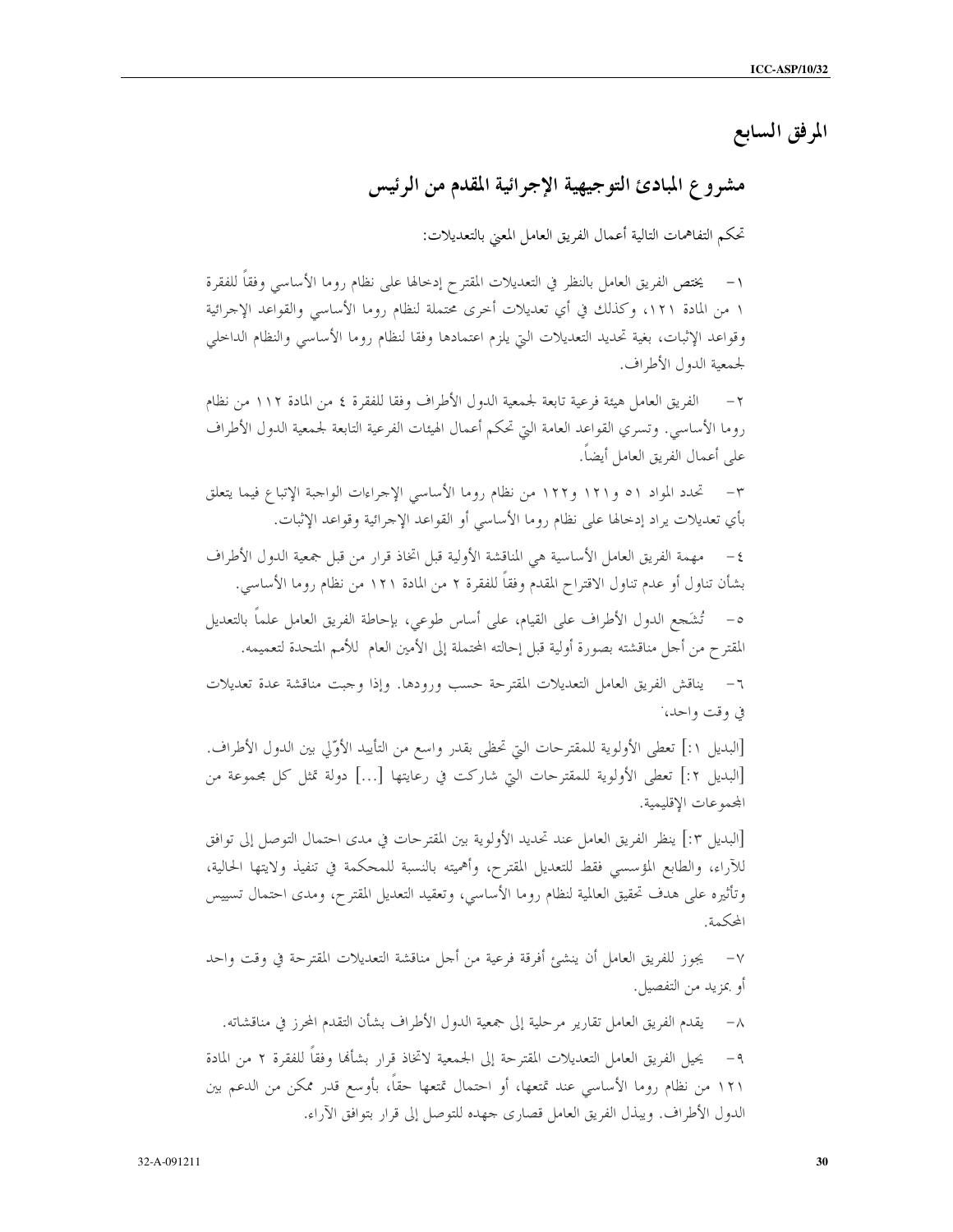[البديل :] ويبذل الفريق العامل قصارى حمهده للتوصل إلى قرارات بتوافق الآراء. وإذا لم يتمكن من التوصل إلى قرارات بتوافق للآراء، تتخذ القرارات بالتصويت.

١٠– عند صدور قرار من جمعية الدول الأطراف بتناول التعديل المقترح وفقا للفقرة ٢ من المادة ١٢١ من نظام روما الأساسي، يجوز لها أن تعهد إلى الفريق العامل بمواصلة مداولاته بغية اعتماد التعديل بصورة لهائية.